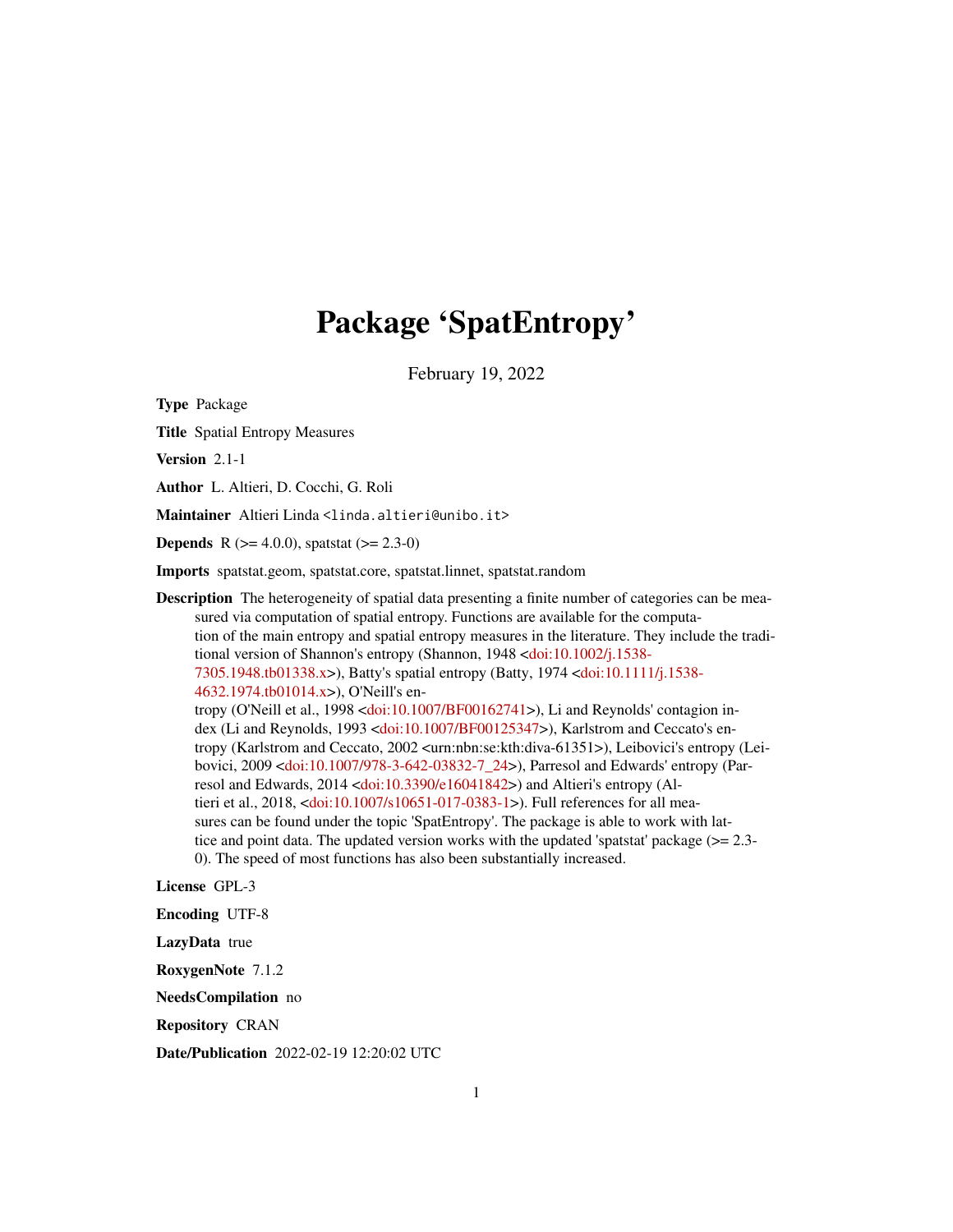## <span id="page-1-0"></span>R topics documented:

|       | altieri<br>$\mathcal{L}_{\mathcal{A}}(\mathcal{A})=\mathcal{L}_{\mathcal{A}}(\mathcal{A})=\mathcal{L}_{\mathcal{A}}(\mathcal{A})=\mathcal{L}_{\mathcal{A}}(\mathcal{A})=\mathcal{L}_{\mathcal{A}}(\mathcal{A})=\mathcal{L}_{\mathcal{A}}(\mathcal{A})=\mathcal{L}_{\mathcal{A}}(\mathcal{A})=\mathcal{L}_{\mathcal{A}}(\mathcal{A})=\mathcal{L}_{\mathcal{A}}(\mathcal{A})=\mathcal{L}_{\mathcal{A}}(\mathcal{A})=\mathcal{L}_{\mathcal{A}}(\mathcal{A})=\mathcal{L}_{\mathcal{A}}(\mathcal{A})=\mathcal{$ | $\overline{2}$ |
|-------|------------------------------------------------------------------------------------------------------------------------------------------------------------------------------------------------------------------------------------------------------------------------------------------------------------------------------------------------------------------------------------------------------------------------------------------------------------------------------------------------------------|----------------|
|       |                                                                                                                                                                                                                                                                                                                                                                                                                                                                                                            | $\overline{4}$ |
|       |                                                                                                                                                                                                                                                                                                                                                                                                                                                                                                            | - 6            |
|       |                                                                                                                                                                                                                                                                                                                                                                                                                                                                                                            | - 8            |
|       |                                                                                                                                                                                                                                                                                                                                                                                                                                                                                                            |                |
|       |                                                                                                                                                                                                                                                                                                                                                                                                                                                                                                            |                |
|       |                                                                                                                                                                                                                                                                                                                                                                                                                                                                                                            |                |
|       |                                                                                                                                                                                                                                                                                                                                                                                                                                                                                                            |                |
|       |                                                                                                                                                                                                                                                                                                                                                                                                                                                                                                            |                |
|       |                                                                                                                                                                                                                                                                                                                                                                                                                                                                                                            |                |
|       |                                                                                                                                                                                                                                                                                                                                                                                                                                                                                                            |                |
|       |                                                                                                                                                                                                                                                                                                                                                                                                                                                                                                            |                |
|       |                                                                                                                                                                                                                                                                                                                                                                                                                                                                                                            |                |
|       |                                                                                                                                                                                                                                                                                                                                                                                                                                                                                                            |                |
|       |                                                                                                                                                                                                                                                                                                                                                                                                                                                                                                            |                |
|       |                                                                                                                                                                                                                                                                                                                                                                                                                                                                                                            |                |
|       |                                                                                                                                                                                                                                                                                                                                                                                                                                                                                                            |                |
|       |                                                                                                                                                                                                                                                                                                                                                                                                                                                                                                            |                |
| Index |                                                                                                                                                                                                                                                                                                                                                                                                                                                                                                            | 28             |

altieri *Altieri's spatial entropy.*

#### Description

This function computes spatial mutual information and spatial residual entropy as in Altieri et al (2017) and following works. References can be found at SpatEntropy.

#### Usage

altieri(data, cell.size = 1, distbreak = "default", verbose = F)

### Arguments

| data      | If data are lattice, a data matrix, which can be numeric, factor, character,  If<br>the dataset is a point pattern, data is a ppp object.                                                                                                                                                                                                                                                                                                                                                 |
|-----------|-------------------------------------------------------------------------------------------------------------------------------------------------------------------------------------------------------------------------------------------------------------------------------------------------------------------------------------------------------------------------------------------------------------------------------------------------------------------------------------------|
| cell.size | A single number. If data are lattice, the length of the side of each pixel. Default<br>to 1. Ignored if data are points.                                                                                                                                                                                                                                                                                                                                                                  |
| distbreak | Numeric. The chosen distance breaks for selecting pairs of pixels/points within<br>the observation area. The default option is c(cell.size, 2cell.size) for lat-<br>tice data, and c(mindist, 2mindist) for point data, where mindist is one tenth<br>of the maximum distance within the observation area. Only the internal breaks<br>have to be specified, the first and last break are automatically added as 0 and the<br>maximum distance within the observation area, respectively. |
| verbose   | Logical. If TRUE an output is printed in order to follow the progress of the work<br>(recommended for large dataset). Default set to FALSE.                                                                                                                                                                                                                                                                                                                                               |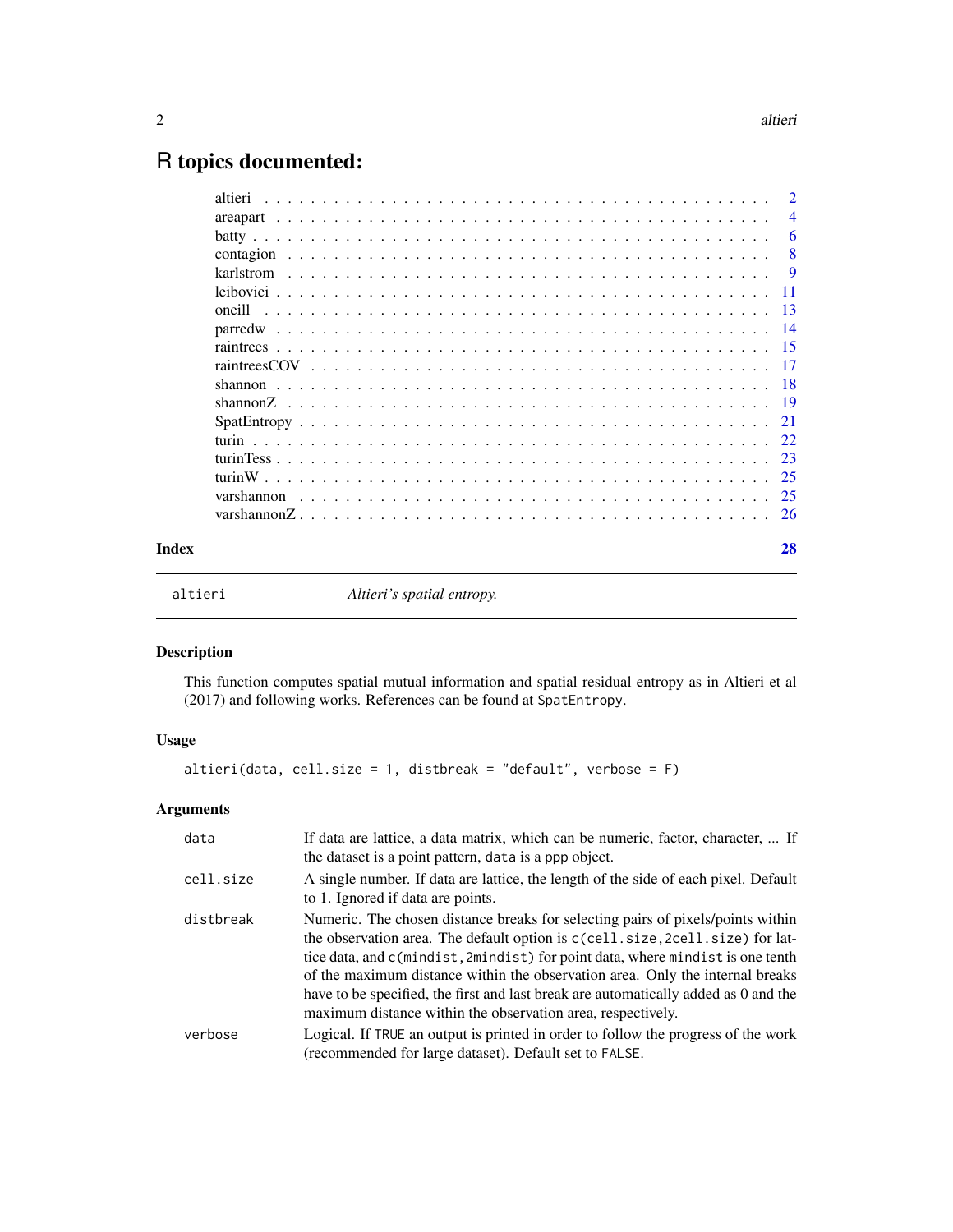<span id="page-2-0"></span>altieri 300 km saati kuningas ka kuningas ka sama saati sa maali kuningas ka sama saati sa sa sa sa sa sa sa s

#### Details

The computation of Altieri's entropy starts from a point or areal dataset, for which Shannon's entropy of the transformed variable  $Z$  (for details see shannon $Z$ )

$$
H(Z) = \sum p(z_r) \log(1/p(z_r))
$$

is computed using all possible pairs within the observation area. Then, its two components spatial mutual information

$$
SMI(Z, W) = \sum p(w_k) \sum p(z_r|w_k) \log(p(z_r|w_k)/p(z_r))
$$

and spatial residual entropy

$$
H(Z)_{W} = \sum p(w_k) \sum p(z_r|w_k) \log(1/p(z_r|w_k))
$$

are calculated in order to account for the overall role of space in determining the data heterogeneity. Besides, starting from a partition into distance classes, a list of adjacency matrices is built, which identifies what pairs of units must be considered for each class. Spatial mutual information and spatial residual entropy are split into local terms according to the chosen distance breaks, so that the role of space can be investigated both in absolute and relative terms. In the function output, the relative partial terms are returned so that they sum to 1 for each distance class: e.g. if the relative SPI terms is 0.3 and the relative residual term is 0.7, the interpretation is that, at the specific distance class, 30% of the entropy is due to the role of space as a source of heterogeneity. The function is able to work with lattice data with missing data, as long as they are specified as NAs: missing data are ignored in the computations. The function is able to work with grids containing missing data, specified as NA values. All NAs are ignored in the computation and only couples of non-NA observations are considered.

#### Value

A list with elements:

- distance.breaks a two column matrix with the lower and upper extreme of each distance class
- SPI. terms the spatial partial information terms
- rel. SPI. terms the relative version of spatial partial information terms (see the details)
- RES.terms the spatial partial residual entropies
- rel.RES.terms the relative version of spatial partial residual entropies (see the details)
- SMI the spatial mutual information
- RES the global residual entropy
- ShannonZ Shannon's entropy of  $Z$  in the same format as the output of [shannonZ\(\)](#page-18-1)
- W.distribution the spatial weights for each distance range
- total.pairs the total number of pairs over the area (realizations of  $Z$ )
- class.pairs the number of pairs for each distance range.
- cond. Z. distribution a list with the conditional absolute and relative frequencies of  $Z$  for each distance range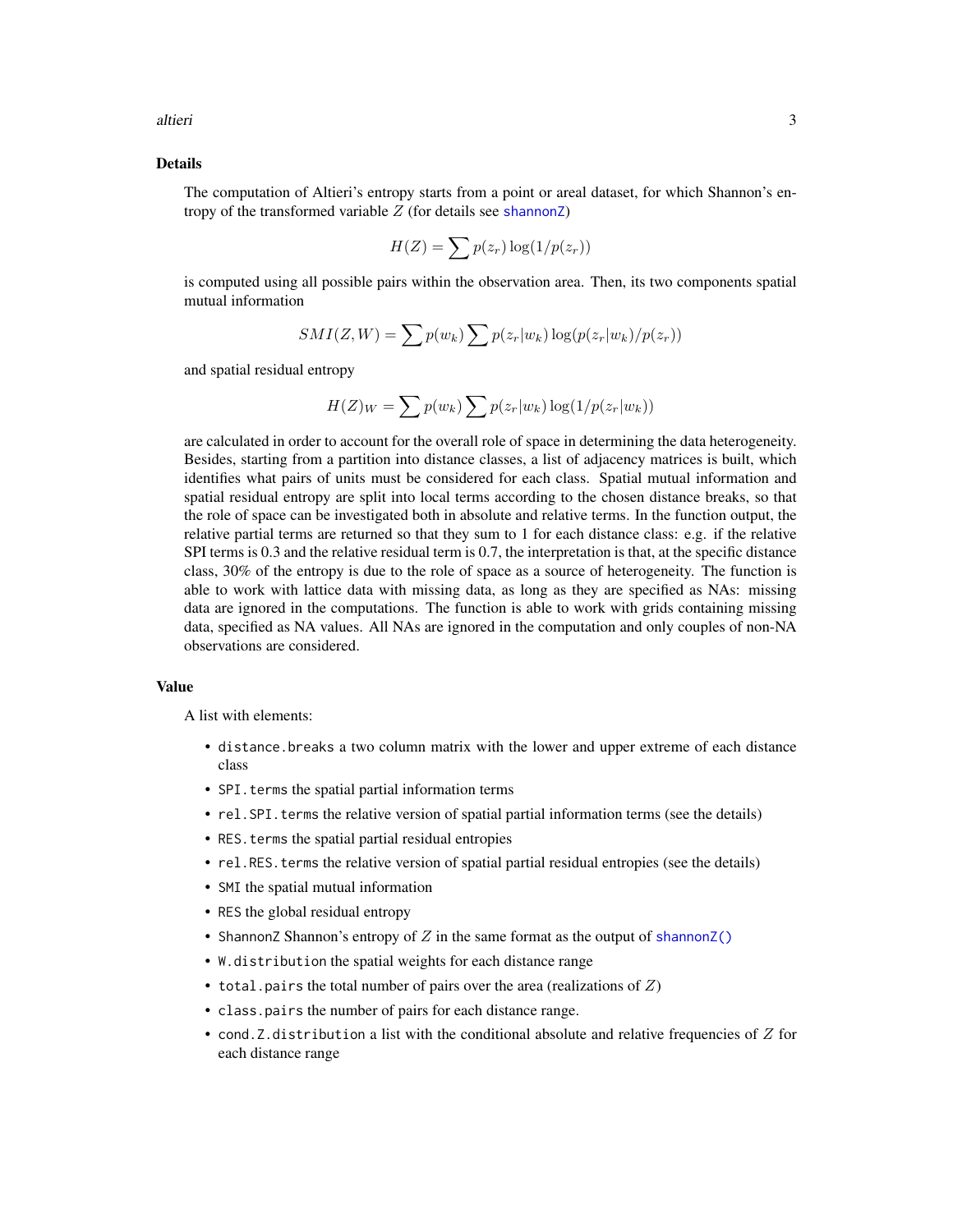#### Examples

```
#lattice data
data=matrix(sample(1:5, 100, replace=TRUE), nrow=10)
outp=altieri(data)
outp=altieri(data, cell.size=2) #same result
outp=altieri(data, cell.size=2, distbreak=c(2, 5))
#plot data
plot(as.im(data, W=square(nrow(data))),
     col=gray(seq(1,0,l=length(unique(c(data))))),
     main="", ribbon=TRUE)
#lattice data with missing values
data=matrix(sample(1:5, 100, replace=TRUE), nrow=10)
data=rbind(rep(NA, ncol(data)), data, rep(NA, ncol(data)))
outp=altieri(data)
#plot data
plot(as.im(data, W=square(nrow(data))),
     col=topo.colors(length(unique(c(data)[!is.na(c(data))]))),
     main="", ribbon=TRUE)
#point data
data=ppp(x=runif(400), y=runif(400), window=square(1),
         marks=(sample(c("a","b","c"), 400, replace=TRUE)))
outp=altieri(data)
outp=altieri(data, verbose=TRUE)
#plot data
plot(data, cols=1:length(unique(marks(data))), main="", pch=16)
#check what happens for badly specified distance breaks
#outp=altieri(data, distbreak=c(1,1.4))
#outp=altieri(data, distbreak=c(1,2))
```
<span id="page-3-1"></span>

areapart *Area partition.*

#### Description

This function partitions the observation area in a number of sub-areas, and assigns the data points/pixels to the areas. This function is useful either when a random partition wants to be created, or when the user wants to set the area's centroids and is happy with an area tessellation in Voronoi polygons according to the defined centroids.

#### Usage

```
areapart(data, G, cell.size = 1)
```
<span id="page-3-0"></span>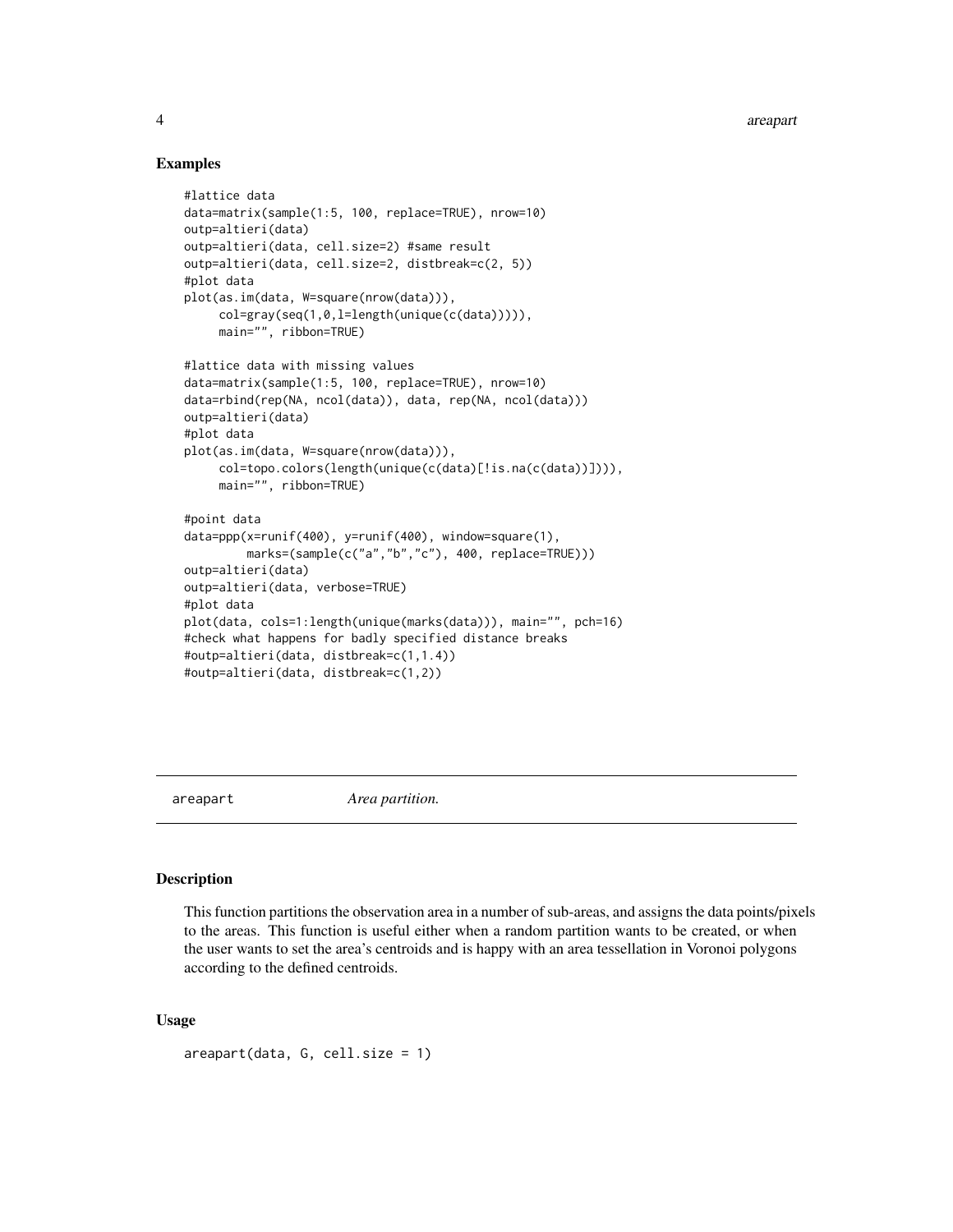#### are apart 5 to 3 and 3 and 3 and 3 and 3 and 3 and 3 and 3 and 3 and 3 and 3 and 3 and 3 and 3 and 3 and 3 and 3 and 3 and 3 and 3 and 3 and 3 and 3 and 3 and 3 and 3 and 3 and 3 and 3 and 3 and 3 and 3 and 3 and 3 and 3 a

#### Arguments

| data      | If data are lattice, a data matrix, which can be numeric, factor, character,  If<br>the dataset is a point pattern, data is a ppp object.                                    |
|-----------|------------------------------------------------------------------------------------------------------------------------------------------------------------------------------|
| G         | An integer if sub-areas are randomly generated, determining the number $G$ of<br>sub-areas. Alternatively, a 2-column matrix with the sub-areas centroids' coor-<br>dinates. |
| cell.size | A single number. If data are lattice, the length of the side of each pixel. Default<br>to 1. Ignored if data are points.                                                     |

#### Details

The function is preliminary to the computation of Batty's or Karlstrom and Ceccato's entropy. An event of interest (in the form of a point or binary areal dataset) occurs over an observation area divided into sub-areas. If the partition is random, this function generates the sub-areas by randomly drawing the areas' centroids over the observation window. Then, data points/pixels are assigned to the area with the closest centroid. When data are pixels, each pixel is assigned to an area according to the coordinates of its own centroid. The function also works for non-binary datasets and marked ppp objects.

#### Value

A list with elements:

- G.pp a point pattern containing the  $G$  areas' centroids
- data.assign a four column matrix, with all pairs of data coordinates and data values matched to one of the  $G$  areas (numbered 1 to  $G$ ). If the dataset is an unmarked ppp object, the data category column is a vector of 1s.

#### Examples

```
#LATTICE DATA
```

```
data=matrix(sort(sample(c("a","b","c"), 100, replace=TRUE)), nrow=10)
partition=areapart(data, G=5)
partition=areapart(data, G=5, cell.size=2)
##to plot
#data
plot(as.im(data, W=partition$G.pp$window), main="",
     col=gray(seq(1,0,l=length(unique(c(data)[!is.na(c(data))])))))
#partition centroids
plot(partition$G.pp, add=TRUE, pch=16, col=2)
#partition tessellation
plot(dirichlet(partition$G.pp), add=TRUE, border=2)
#providing a pre-fixed area partition
data=matrix(sort(sample(c("a","b","c"), 100, replace=TRUE)), nrow=10)
win=square(nrow(data))
GG=cbind(runif(5, win$xrange[1], win$xrange[2]),
         runif(5, win$yrange[1], win$yrange[2]))
partition=areapart(data, G=GG)
```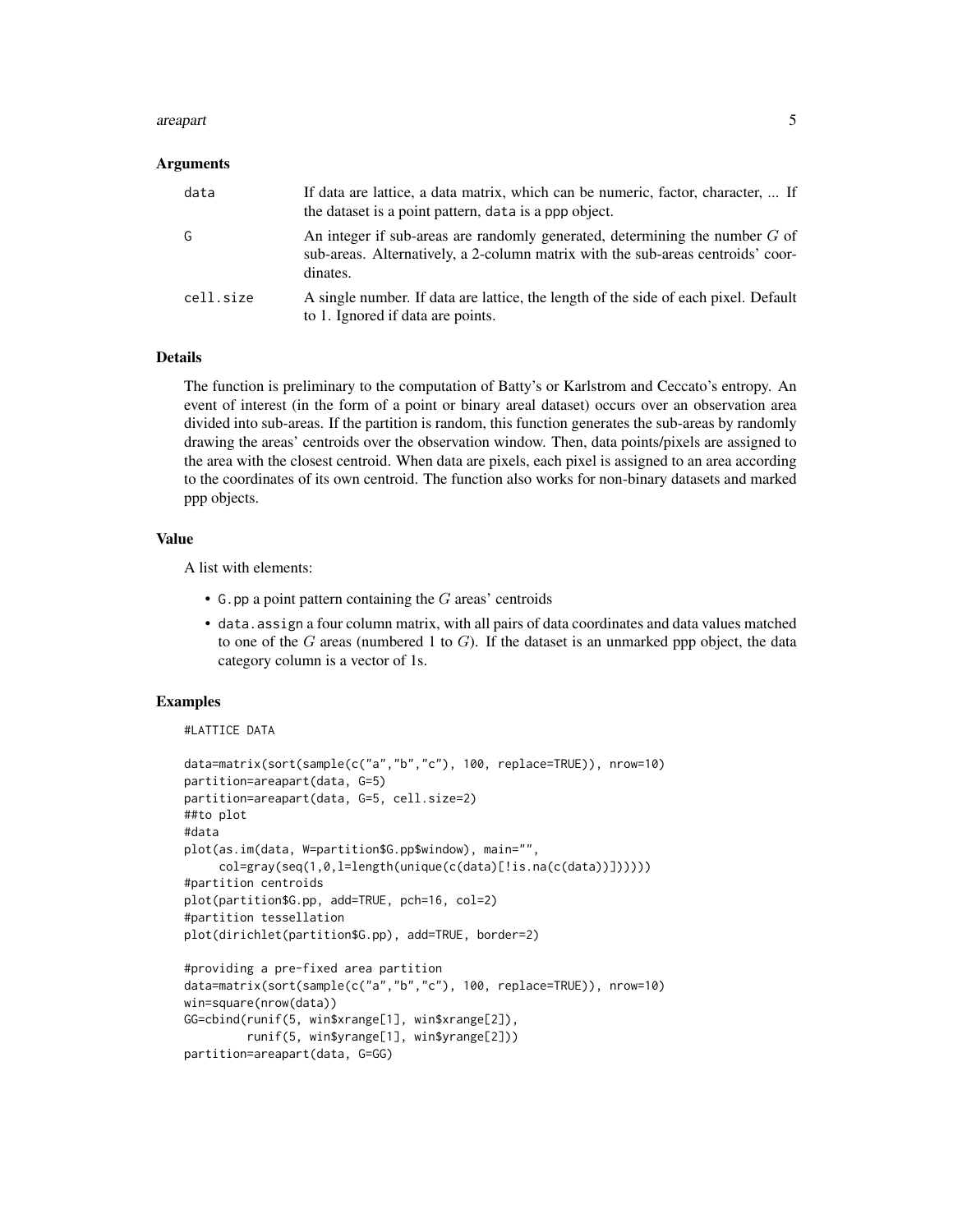```
#POINT DATA
```

```
data=ppp(x=runif(100), y=runif(100), window=square(1))
partition=areapart(data, 10)
#to plot
plot(data)
plot(partition$G.pp, add=TRUE, col=2, pch=16)
plot(dirichlet(partition$G.pp), add=TRUE, border=2)
#with marks
data=ppp(x=runif(100), y=runif(100), window=square(1),
         marks=(sample(c("a","b","c"), 100, replace=TRUE)))
GG=cbind(runif(10, data$window$xrange[1], data$window$xrange[2]),
         runif(10, data$window$yrange[1], data$window$yrange[2]))
partition=areapart(data, G=GG)
```
<span id="page-5-1"></span>batty *Batty's entropy.*

#### Description

This function computes Batty's spatial entropy, following Batty (1976), see also Altieri et al (2017 and following) (references are under the topic [SpatEntropy](#page-20-1)).

#### Usage

```
batty(data, category = 1, cell.size = 1, partition = 10)
```
#### Arguments

| data      | If data are lattice, a data matrix, which can be numeric, factor, character,  If<br>the dataset is a point pattern, data is a ppp object.                                                                                                                                                                                                                                                                                                     |
|-----------|-----------------------------------------------------------------------------------------------------------------------------------------------------------------------------------------------------------------------------------------------------------------------------------------------------------------------------------------------------------------------------------------------------------------------------------------------|
| category  | A single value matching the data category of interest for computing Batty's en-<br>tropy. Default to 1. If the dataset is an unmarked point pattern, this argument<br>must not be changed from the default.                                                                                                                                                                                                                                   |
| cell.size | A single number. If data are lattice, the length of the side of each pixel. Default<br>to 1. Ignored if data are points.                                                                                                                                                                                                                                                                                                                      |
| partition | Input defining the partition into subareas. If an integer, it defines the number<br>of sub-areas that are randomly generated by areapart; if a two column matrix<br>with coordinates, they are the centroids of the subareas built by areapart. Al-<br>ternatively, it can be the output of areapart, or a tess object built by the user.<br>The default option is partition=areapart(data, $G=10$ ), which generates 10<br>random sub-areas. |

<span id="page-5-0"></span>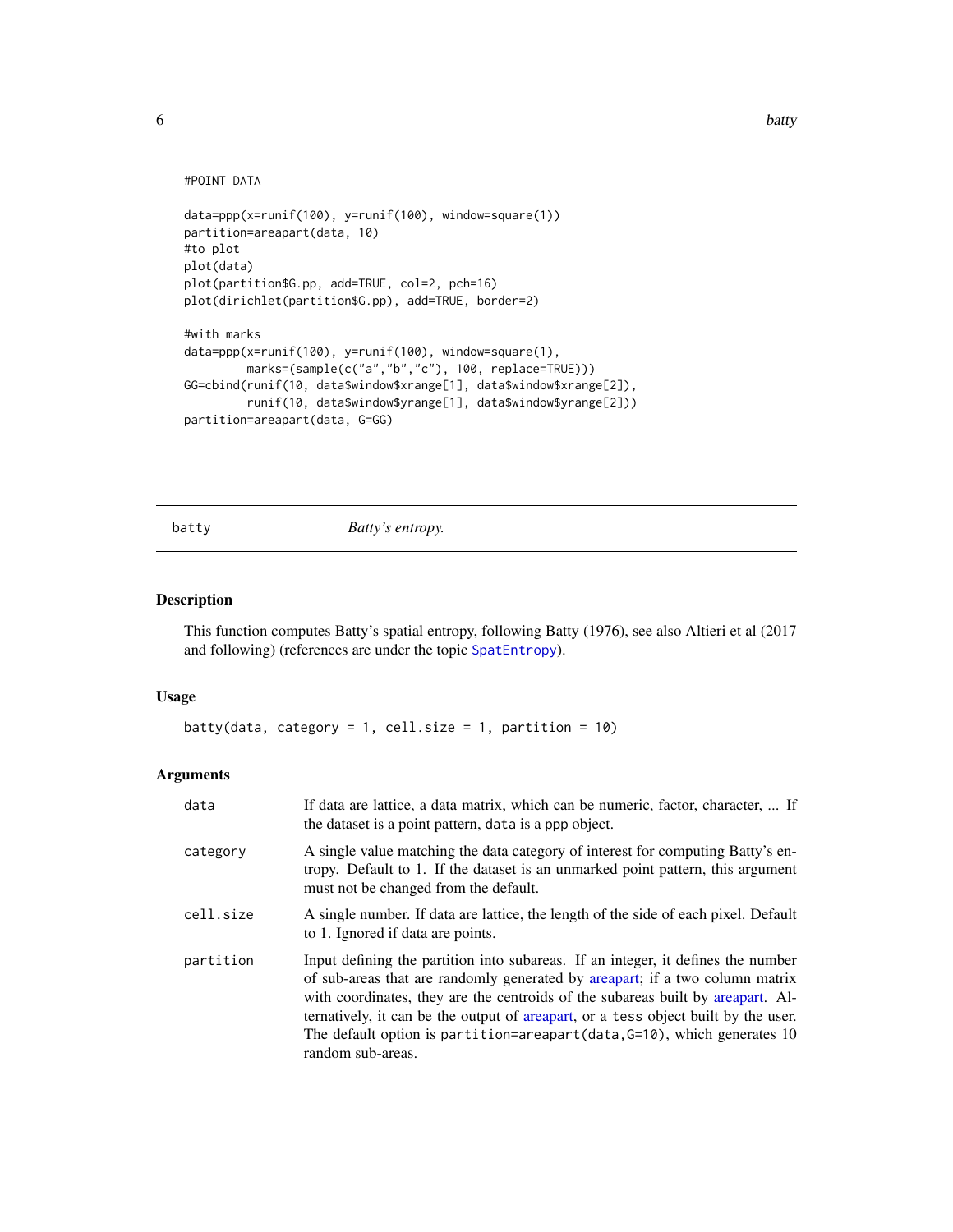batty 7 and 2008 and 2008 and 2008 and 2008 and 2008 and 2008 and 2008 and 2008 and 2008 and 2008 and 2008 and 2008 and 2008 and 2008 and 2008 and 2008 and 2008 and 2008 and 2008 and 2008 and 2008 and 2008 and 2008 and 200

#### Details

Batty's spatial entropy measures the heterogeneity in the spatial distribution of a phenomenon of interest, with regard to an area partition. It is high when the phenomenon is equally intense over the sub-areas, and low when it concentrates in one or few sub-areas. This function allows to compute Batty's entropy as

$$
H_B = \sum p_g \log(T_g/p_g)
$$

where  $p<sub>g</sub>$  is the probability of occurrence of the phenomenon over sub-area g, and  $T<sub>g</sub>$  is the subarea size. When data are categorical, the phenomenon of interest corresponds to one category, which must be specified. If data are an unmarked point pattern, a fake mark vector is be created with the same category for all points. For comparison purposes, the relative version of Batty's entropy is also returned, i.e. Batty's entropy divided by its maximum  $\log(\sum T_q)$ . Note that when the total observation area is 1, then  $\log(\sum T_q) = 0$ , therefore in that case during the computation all  $T_q$ s are multiplied by 100 and a warning is produced. The function is able to work with grids containing missing data, specified as NA values. All NAs are ignored in the computation.

#### Value

A list of four elements:

- area. tess a tess object with the area partition
- areas.freq a dataframe giving, for each sub-area, the absolute and relative frequency of the points/pixels of interest and the sub-area size for each sub-area
- batty Batty's entropy
- rel.batty Batty's entropy divided by  $\log(\sum T g)$  for comparison across observation areas.

#### Examples

#### #LATTICE DATA

```
data=matrix((sample(c("a","b","c"), 100, replace=TRUE)), nrow=10)
batty.entropy=batty(data, category="a")
##to plot
data.binary=matrix(as.numeric(data=="a"), nrow(data))
plot(as.im(data.binary, W=batty.entropy$areas.tess$window), main="",
    col=gray(seq(1,0,l=length(unique(c(data.binary))))), ribbon=FALSE)
plot(batty.entropy$areas.tess, add=TRUE, border=2)
#POINT DATA
#unmarked pp
data=ppp(x=runif(100, 0, 10), y=runif(100, 0, 10), window=square(10))
batty.entropy=batty(data)
##to plot
plot(data)
plot(batty.entropy$areas.tess, add=TRUE, border=2)
#marked pp
```

```
data=ppp(x=runif(100, 0, 10), y=runif(100, 0, 10), window=square(10),
        marks=(sample(1:5, 100, replace=TRUE)))
```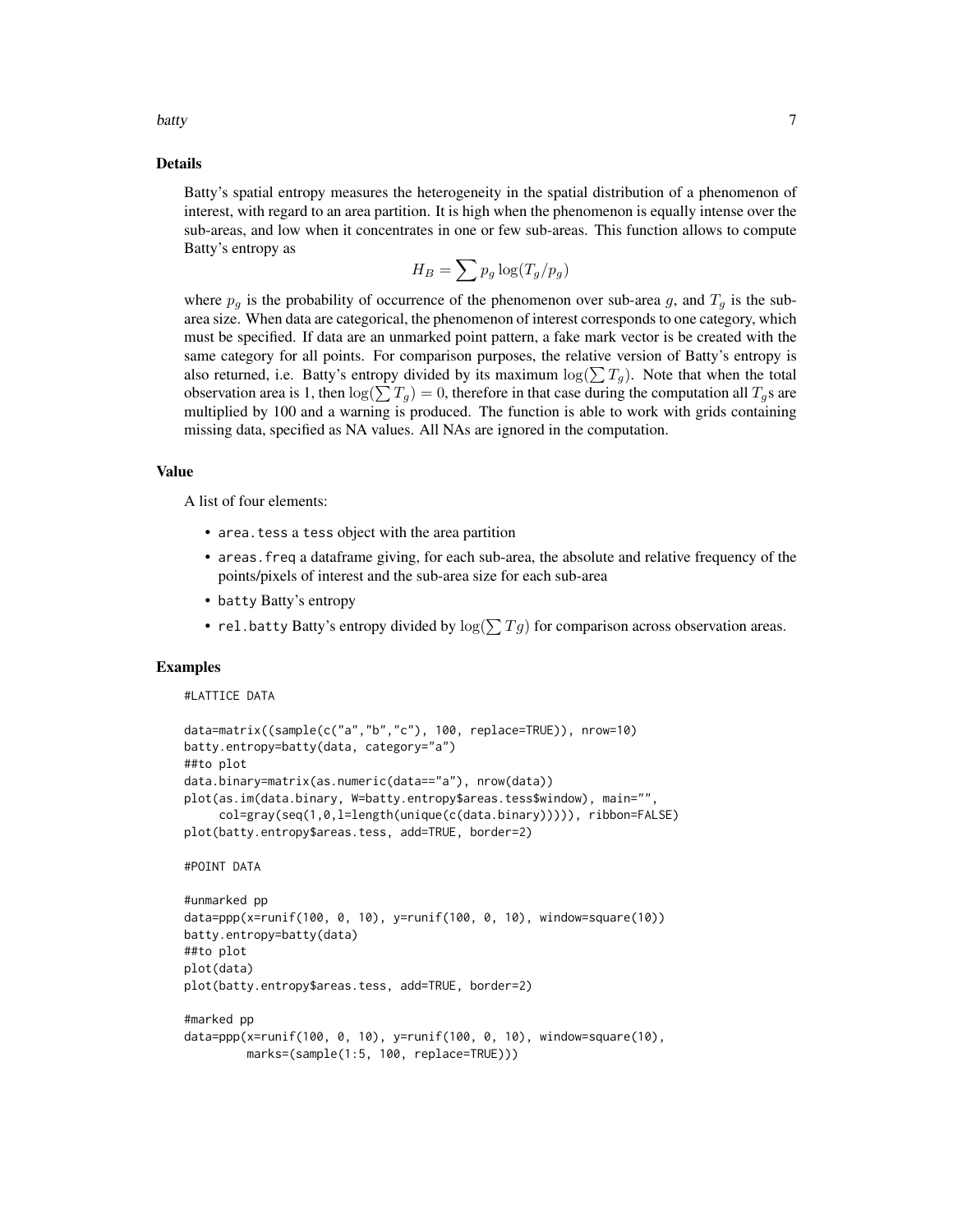```
plot(data) #see ?plot.ppp for options
#if you want to compute the entropy on all points
batty.entropy=batty(unmark(data))
#if you want to compute the entropy on a category, say 3
batty.entropy=batty(data, category=3)
##to plot using the selected category
ind=which(marks(data)==3)
data.binary=unmark(data[ind])
plot(data.binary)
plot(batty.entropy$areas.tess, add=TRUE, border=2)
```
contagion *Li and Reynolds' relative contagion index.*

#### **Description**

This function computes Li and Reynold's contagion index, following Li and Reynolds (1993), starting from a data matrix. References can be found at SpatEntropy.

#### Usage

contagion(data)

#### **Arguments**

data A data matrix or vector, can be numeric, factor, character, ...

#### Details

This index is based on the transformed variable  $Z$  identifying couples of realizations of the variable of interest. A distance of interest is fixed: the contagion index is originally thought for areas sharing a border, as O'Neill's entropy. Then, all contiguous couples of realizations of the variable of interest are counted and their relative frequencies are used to compute the index, which is  $1 - NO$  where NO is the relative version of O'Neill's entropy, i.e. O'Neill's entropy divided by its maximum  $log(I^2)$ , I being the number of categories of the variable under study. The relative contagion index ranges from 0 (no contagion, maximum entropy) to 1 (maximum contagion). The function is able to work with grids containing missing data, specified as NA values. All NAs are ignored in the computation and only couples of non-NA observations are considered.

#### Value

a list of two elements:

- probabilities a table with the estimated probabilities (relative frequencies) for all couple categories;
- contagion Li and Reynold's contagion index.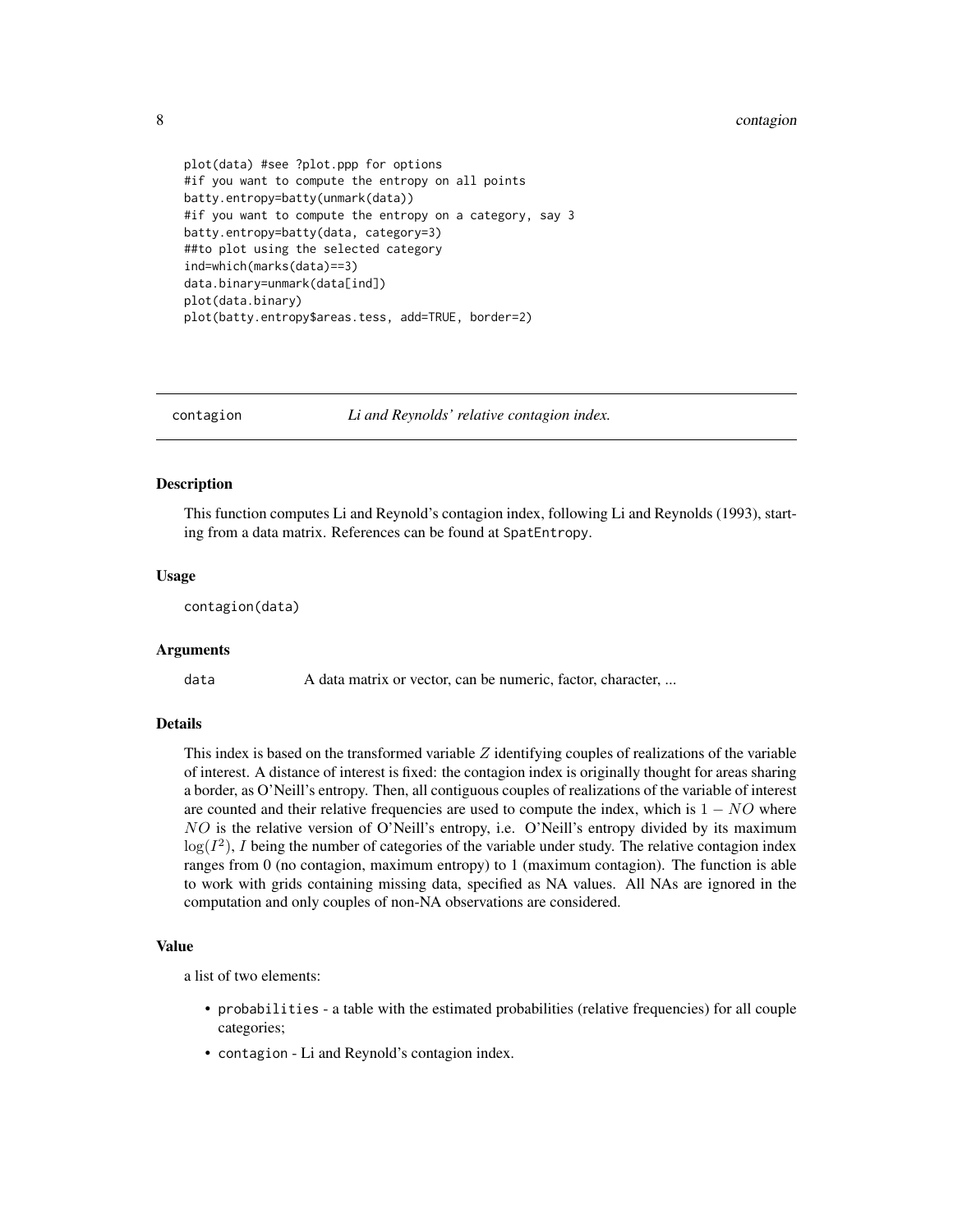#### <span id="page-8-0"></span>karlstrom 9

#### Examples

```
#numeric data, square grid
data=matrix(sample(1:5, 100, replace=TRUE), nrow=10)
contagion(data)
#plot data
plot(as.im(data, W=square(nrow(data))),
     col=gray(seq(1,0,length.out=length(unique(c(data))))),
     main="", ribbon=TRUE)
#character data, rectangular grid
data=matrix(sample(c("a","b","c"), 300, replace=TRUE), nrow=30)
contagion(data)
#plot data
plot(as.im(data, W=owin(xrange=c(0,ncol(data)), yrange=c(0,nrow(data)))),
     col=terrain.colors(length(unique(c(data)))),
     main="", ribbon=TRUE)
```
karlstrom *Karlstrom and Ceccato's entropy.*

#### Description

This function computes Karlstrom and Ceccato's spatial entropy for a chosen neighbourhood distance, following Karlstrom and Ceccato (2002), see also Altieri et al (2017) and following works (references are under the topic [SpatEntropy](#page-20-1)).

#### Usage

```
karlstrom(
  data,
  category = 1,
  cell.size = 1,
 partition = 10,
 neigh = 4,method = "number"
```

```
\lambda
```
#### Arguments

| data      | If data are lattice, a data matrix, which can be numeric, factor, character,  If<br>the dataset is a point pattern, data is a ppp object.                                                                   |
|-----------|-------------------------------------------------------------------------------------------------------------------------------------------------------------------------------------------------------------|
| category  | A single value matching the data category of interest for computing Batty's en-<br>tropy. Default to 1. If the dataset is an unmarked point pattern, this argument<br>must not be changed from the default. |
| cell.size | A single number. If data are lattice, the length of the side of each pixel. Default<br>to 1. Ignored if data are points.                                                                                    |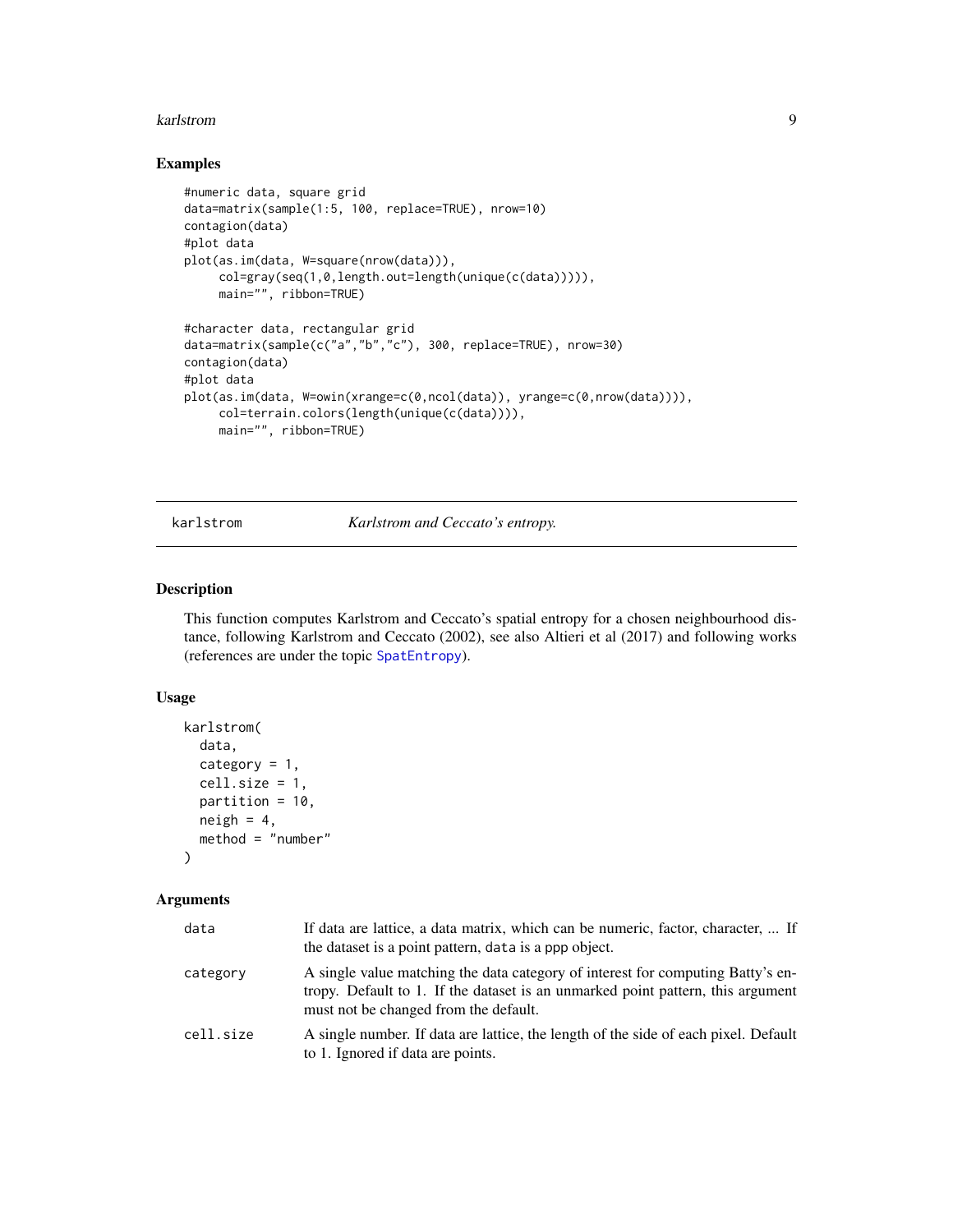<span id="page-9-0"></span>

| partition | Input defining the partition into subareas. If an integer, it defines the number                                                                                                                                                       |
|-----------|----------------------------------------------------------------------------------------------------------------------------------------------------------------------------------------------------------------------------------------|
|           | of sub-areas that are randomly generated by areapart; if a two column matrix                                                                                                                                                           |
|           | with coordinates, they are the centroids of the subareas built by areapart. Al-                                                                                                                                                        |
|           | ternatively, it can be the output of areapart, or a tess object built by the user.                                                                                                                                                     |
|           | The default option is partition=areapart(data, $G=10$ ), which generates 10<br>random sub-areas.                                                                                                                                       |
| neigh     | A single number. It can be either the number of neighbours for each sub-area<br>(including the area itself). or the Euclidean distance to define which sub-areas<br>are neighbours, based on their centroids. Default to 4 neighbours. |
| method    | Character, it guides the interpretation of neigh. Either "number" (the default)<br>or "distance".                                                                                                                                      |

#### Details

Karlstrom and Ceccato's spatial entropy measures the heterogeneity in the spatial distribution of a phenomenon of interest, with regard to an area partition and accounting for the neighbourhood. It is similar to Batty's entropy (see [batty\)](#page-5-1) discarding the sub-area size, with the difference that the probability of occurrence of the phenomenon over area  $g$  is actually a weighted sum of the neighbouring probabilities.

$$
H_{KC} = \sum p_g \log(1/\tilde{p}_g)
$$

where  $p_q$  is the probability of occurrence of the phenomenon over sub-area g, and  $\tilde{p}_q$  is the averaged probability over the neighbouring areas (including the g-th area itself). When data are categorical, the phenomenon of interest corresponds to one category, which must be specified. If data are an unmarked point pattern, a fake mark vector is be created with the same category for all points. For comparison purposes, the relative version of Karlstrom and Ceccato's entropy is also returned, i.e. Karlstrom and Ceccato's entropy divided by its maximum log(number of sub-areas). The function is able to work with grids containing missing data, specified as NA values. All NAs are ignored in the computation.

#### Value

A list of four elements:

- area.tess a tess object with the area partition
- areas.freq a dataframe giving, for each sub-area, the absolute and relative frequency of the points/pixels of interest, the weighted probabilities of the neighbours and the sub-area size for each sub-area
- karlstrom Karlstrom and Ceccato's entropy
- rel.karl Karlstrom and Ceccato's entropy divided by  $log(G)$  (number og sub-areas) for comparison across observation areas.

#### Examples

#LATTICE DATA

```
data=matrix((sample(c("a","b","c"), 100, replace=TRUE)), nrow=10)
KC.entropy=karlstrom(data, category="a")
KC.entropy=karlstrom(data, category="a", neigh=3.5, method="distance")
```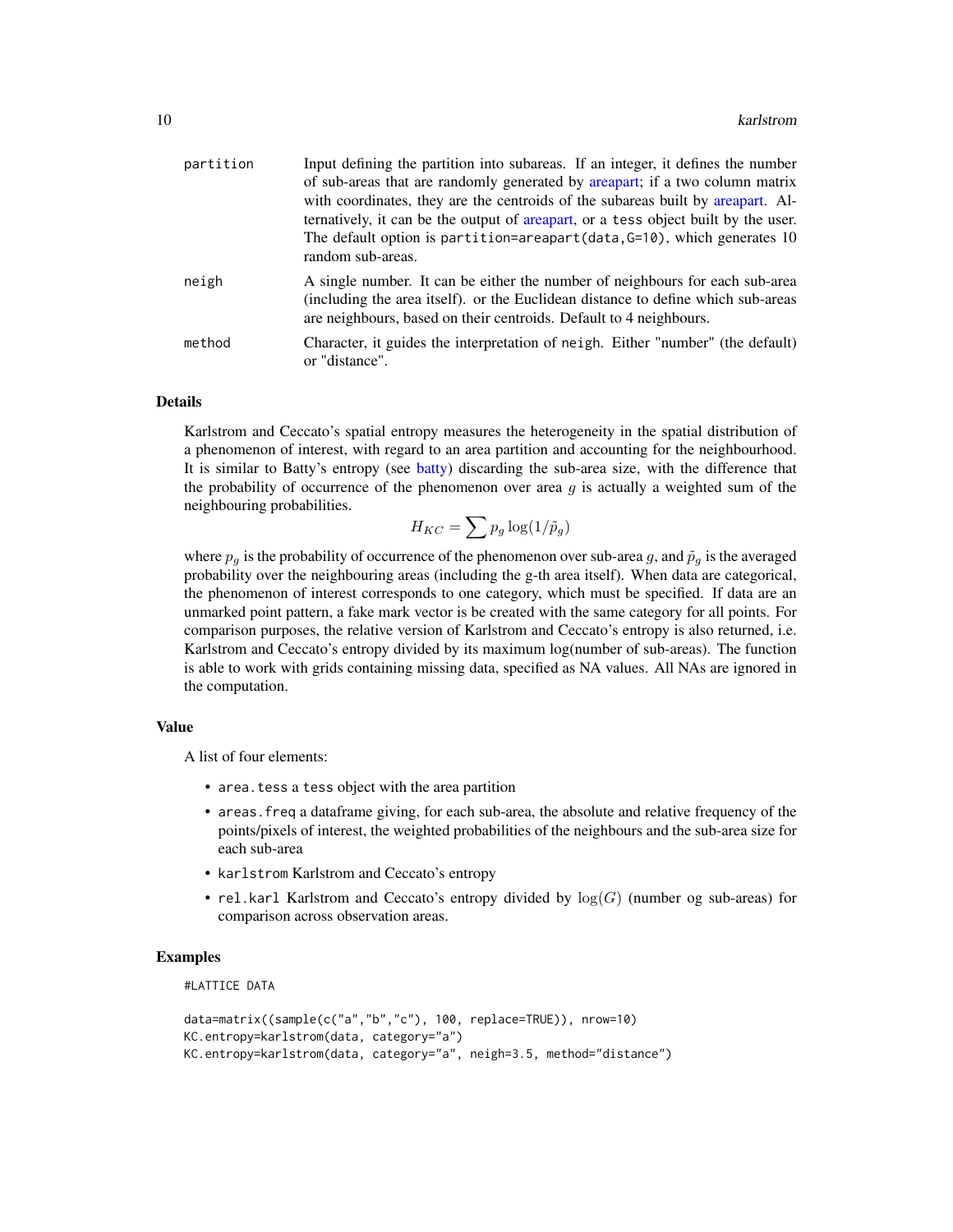#### <span id="page-10-0"></span>leibovici 11

```
##to plot
data.binary=matrix(as.numeric(data=="a"), nrow(data))
plot(as.im(data.binary, W=KC.entropy$areas.tess$window), main="",
     col=gray(seq(1,0,l=length(unique(c(data.binary))))), ribbon=FALSE)
plot(KC.entropy$areas.tess, add=TRUE, border=2)
#POINT DATA
#unmarked pp
data=ppp(x=runif(100, 0, 10), y=runif(100, 0, 10), window=square(10))
KC.entropy=karlstrom(data)
##to plot
plot(data)
plot(KC.entropy$areas.tess, add=TRUE, border=2)
#marked pp
data=ppp(x=runif(100, 0, 10), y=runif(100, 0, 10), window=square(10),
         marks=(sample(1:5, 100, replace=TRUE)))
#if you want to compute the entropy on all points
KC.entropy=karlstrom(unmark(data))
#if you want to compute the entropy on a category, say 3
KC.entropy=karlstrom(data, category=3)
##to plot using the selected category
ind=which(marks(data)==3)
data.binary=unmark(data[ind])
plot(data.binary)
plot(KC.entropy$areas.tess, add=TRUE, border=2)
```
leibovici *Leibovici's entropy.*

#### Description

This function computes Leibovici's entropy according to a chosen distance  $d$  (with O'Neill's entropy as a special case) following Leibovici (2009), see also Altieri et al (2017). References can be found at SpatEntropy.

#### Usage

```
leibovici(data, cell.size = 1, ccdist = cell.size, verbose = F)
```
#### **Arguments**

| data      | If data are lattice, a data matrix, which can be numeric, factor, character,  If<br>the dataset is a point pattern, data is a ppp object. |
|-----------|-------------------------------------------------------------------------------------------------------------------------------------------|
| cell.size | A single number. If data are lattice, the length of the side of each pixel. Default<br>to 1. Ignored if data are points.                  |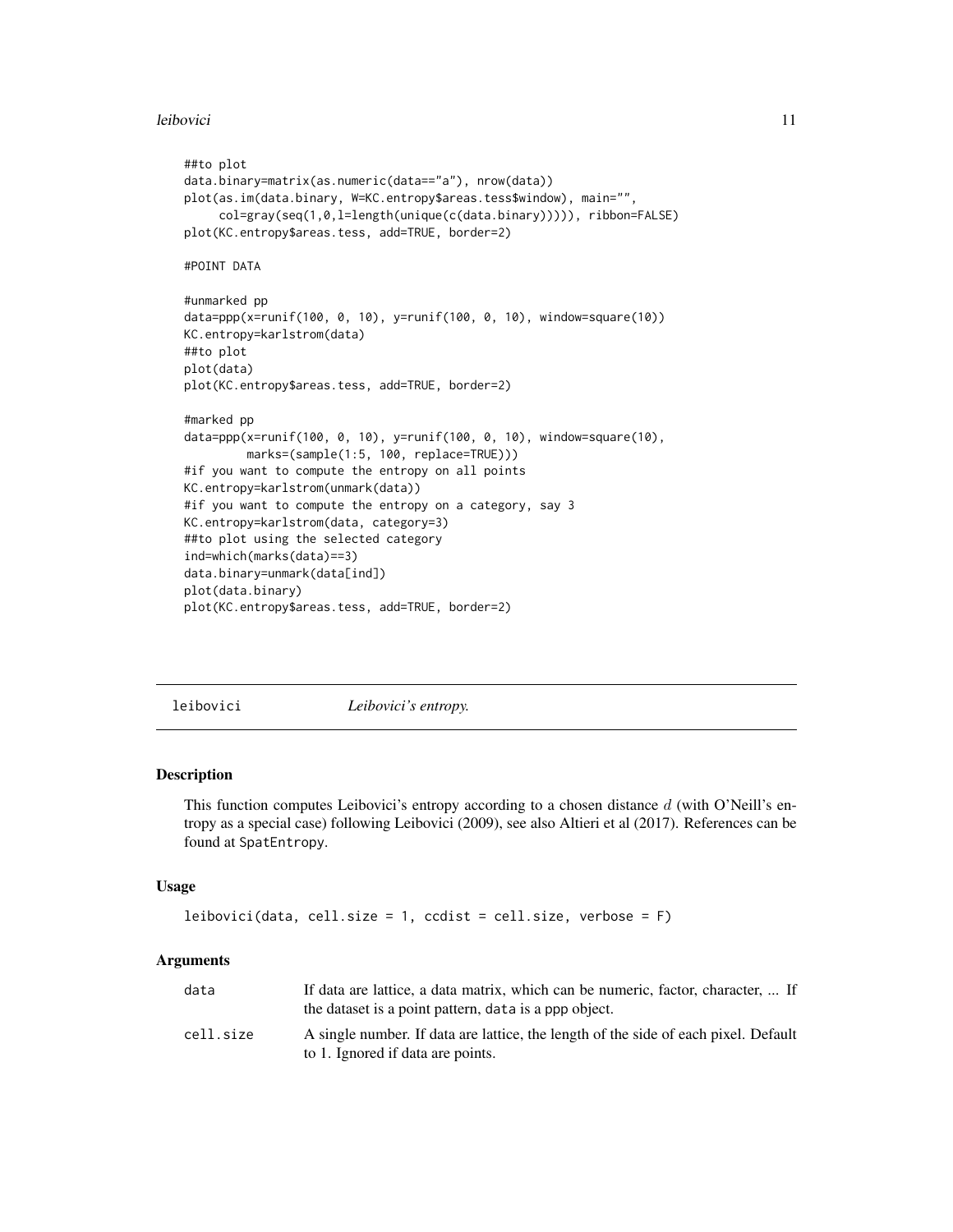| ccdist  | A single number. The chosen distance for selecting couples of pixels/points<br>within the observation area. Default to cell. size.          |
|---------|---------------------------------------------------------------------------------------------------------------------------------------------|
| verbose | Logical. If TRUE an output is printed in order to follow the progress of the work<br>(recommended for large dataset). Default set to FALSE. |

#### Details

This index is based on the transformed variable  $Z$  identifying couples of realizations of the variable of interest. A distance of interest is fixed, which in the case of O'Neill's entropy is the contiguity, i.e. sharing a border for lattice data. Then, all couples of realizations of the variable of interest lying at a distance smaller or equal to the distance of interest are counted, and their relative frequencies are used to compute the index with the traditional Shannon's formula. #'

$$
H_L(Z) = \sum p(z_r|d) \log(1/p(z_r|d))
$$

where  $z_r = (x_i, x_{i'})$  is a generic couple of realizations of the study variable X. The conditioning on d means that only couples within a predefined distance are considered. The maximum value for Leibovici's entropy is  $log(I^2)$  where I is the number of categories of the study variable X. The relative version of Leibovici's entropy is obtained by dividing the entropy value by its maximum, and is useful for comparison across datasets with a different number of categories. The function is able to work with grids containing missing data, specified as NA values. All NAs are ignored in the computation and only couples of non-NA observations are considered.

#### Value

a list of three elements:

- probabilities a table with the estimated probabilities (relative frequencies) for all couple categories;
- leib Leibovici's entropy;
- rel.leib Leibovici's relative entropy.

#### Examples

```
#random grid data - high entropy
data=matrix(sample(c("a","b","c"), 400, replace=TRUE), nrow=20)
leibovici(data, cell.size=1, ccdist=2)
#plot data
plot(as.im(data, W=square(nrow(data))),
     col=gray(seq(1,0,length.out=length(unique(c(data))))),
     main="", ribbon=TRUE)
#compact grid data - low entropy
data=matrix(sort(sample(c("a","b","c"), 400, replace=TRUE)), nrow=20)
leibovici(data, cell.size=1, ccdist=1.5)
#plot data
plot(as.im(data, W=square(nrow(data))),
     col=heat.colors(length(unique(c(data)))),
     main="", ribbon=TRUE)
```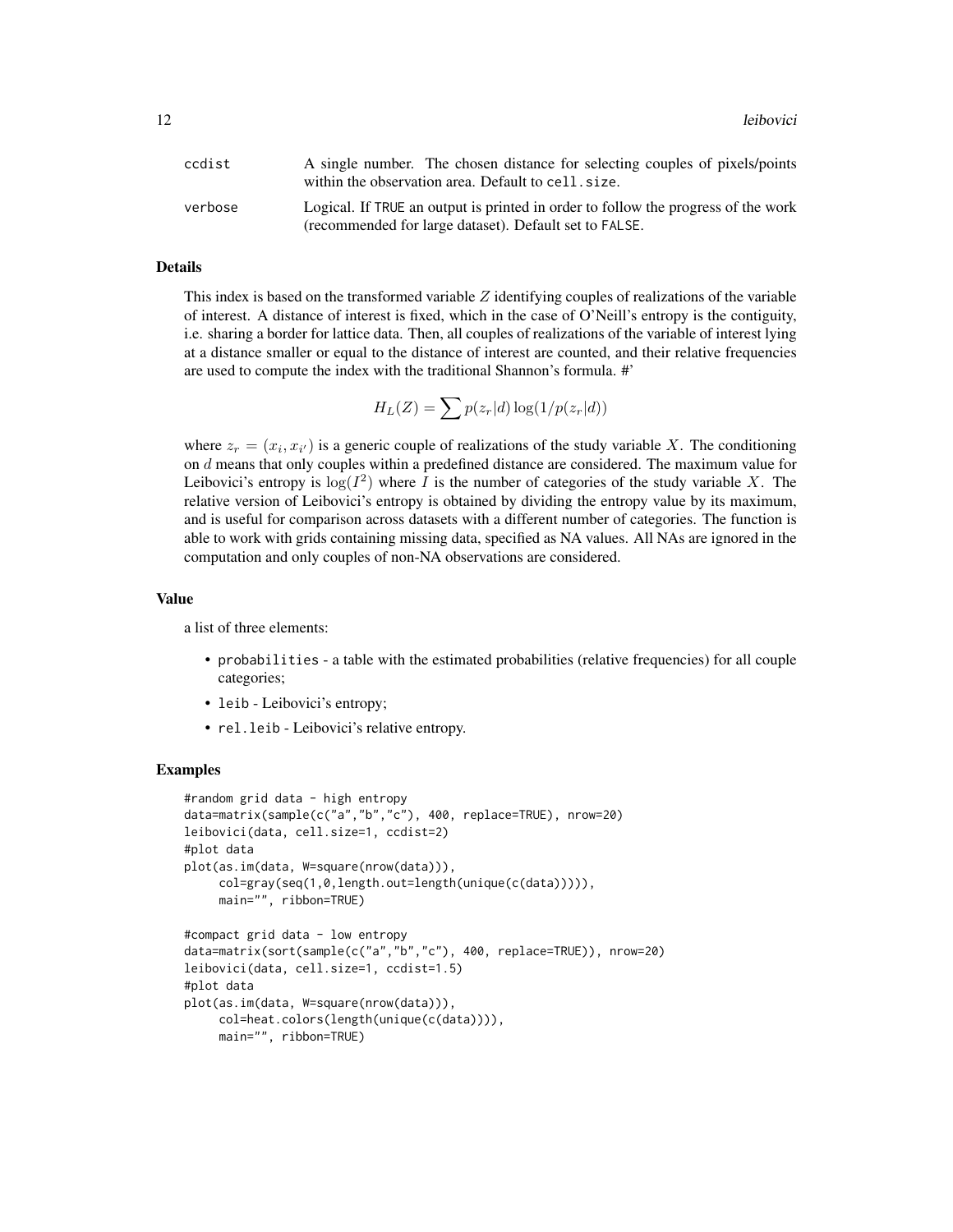#### <span id="page-12-0"></span>oneill and the contract of the contract of the contract of the contract of the contract of the contract of the contract of the contract of the contract of the contract of the contract of the contract of the contract of the

```
#point data
data=ppp(x=runif(400), y=runif(400), window=square(1), marks=sample(1:4, 400, replace=TRUE))
leibovici(data, ccdist=0.1)
#plot data
plot(data)
#nicer plot
data.cat=data; marks(data.cat)=as.character(marks(data))
plot(data.cat, cols=1:length(unique(marks(data.cat))), main="", pch=16)
```
oneill *O'Neill's entropy.*

#### **Description**

This function computes O'Neill's entropy for a data matrix (see O'Neill et al, 1988).

#### Usage

oneill(data)

#### Arguments

data A data matrix, can be numeric, factor, character, ...

#### Details

O'Neill's entropy index is based on the transformed variable  $Z$ , identifying couples of realizations of the variable of interest:

$$
H_O(Z) = \sum p(z_r|C) \log(1/p(z_r|C))
$$

where  $z_r = (x_i, x_{i'})$  is a generic couple of realizations of the study variable X. The conditioning on  $C$  for grid data means that only contiguous couples are considered, i.e. couples of pixels sharing a border. All contiguous couples of realizations of the variable of interest are counted and their relative frequencies are used to compute the index. The maximum value for O'Neill's entropy is  $log(I^2)$  where I is the number of categories of X. The relative version of O'Neill's entropy is obtained by dividing the entropy value by its maximum, and is useful for comparison across datasets with a different number of categories. The function is able to work with grids containing missing data, specified as NA values. All NAs are ignored in the computation and only couples of non-NA observations are considered.

#### Value

a list of three elements:

- probabilities a table with the estimated probabilities (relative frequencies) for all couple categories;
- oneill O'Neill's entropy;
- rel.oneill O'Neill's relative entropy.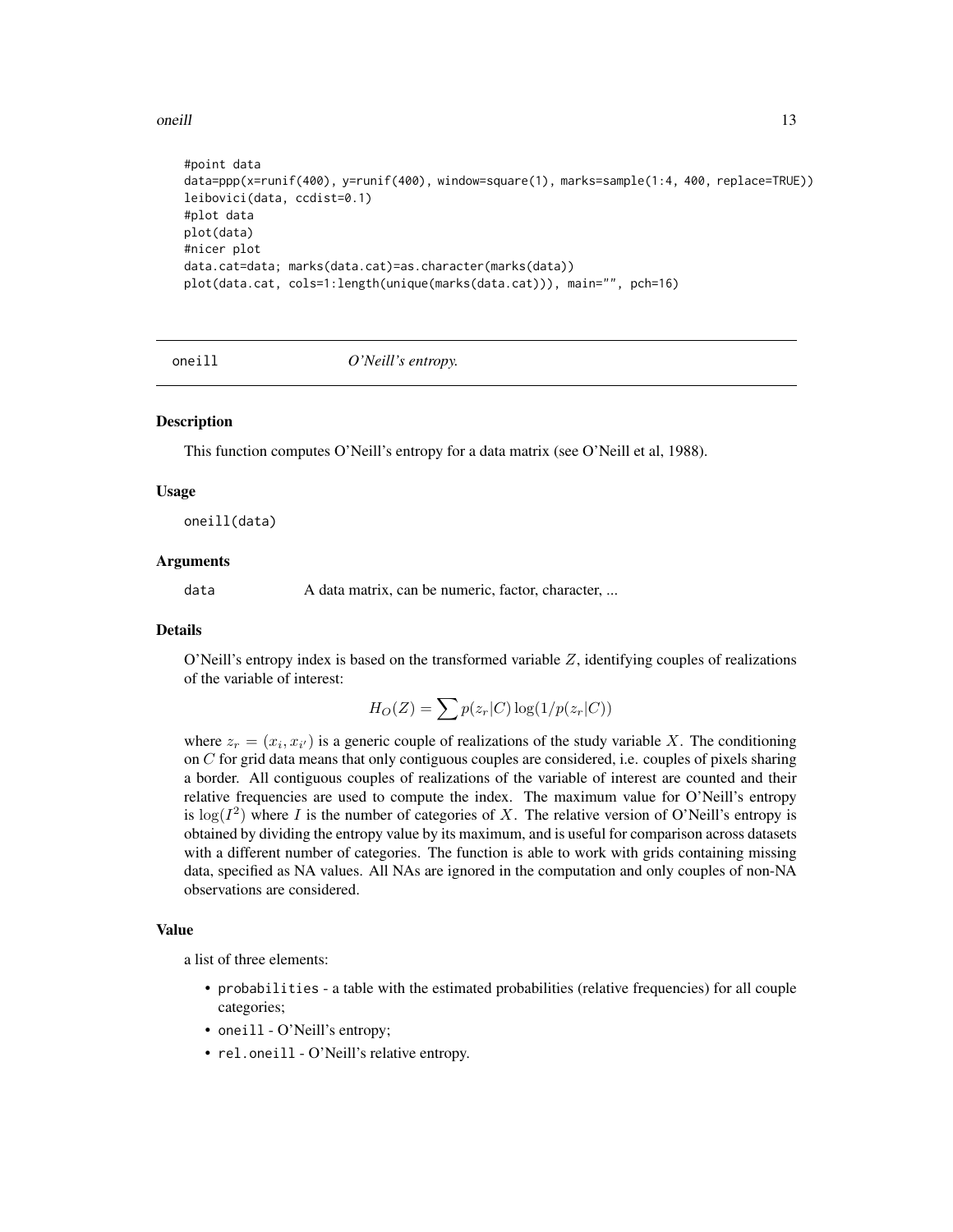#### Examples

```
#numeric data, square grid
data=matrix(sample(1:5, 100, replace=TRUE), nrow=10)
oneill(data)
#plot data
plot(as.im(data, W=square(nrow(data))),
     col=gray(seq(1,0,length.out=length(unique(c(data))))),
     main="", ribbon=TRUE)
#character data, rectangular grid
data=matrix(sample(c("a","b","c"), 300, replace=TRUE), nrow=30)
oneill(data)
#plot data
plot(as.im(data, W=owin(xrange=c(0,ncol(data)), yrange=c(0,nrow(data)))),
     col=terrain.colors(length(unique(c(data)))),
     main="", ribbon=TRUE)
#data with missing values
data=matrix(sample(1:5, 100, replace=TRUE), nrow=10)
data=rbind(rep(NA, ncol(data)), data, rep(NA, ncol(data)))
oneill(data)
```
parredw *Parresol and Edwards' entropy.*

#### Description

Compute Parresol and Edwards' entropy, following Parresol and Edwards (2014), starting from data. References can be found at SpatEntropy.

#### Usage

parredw(data)

#### Arguments

data A data matrix or vector, can be numeric, factor, character, ...

#### Details

This index is based on the transformed variable  $Z$  identifying couples of realizations of the variable of interest. A distance of interest is fixed: Parresol and Edwards' entropy is thought for areas sharing a border, as O'Neill's entropy. All contiguous couples of realizations of the variable of interest are counted and their relative frequencies are used to compute the index, which is the opposite of O'Neill's entropy. The function is able to work with grids containing missing data, specified as NA values. All NAs are ignored in the computation and only couples of non-NA observations are considered.

<span id="page-13-0"></span>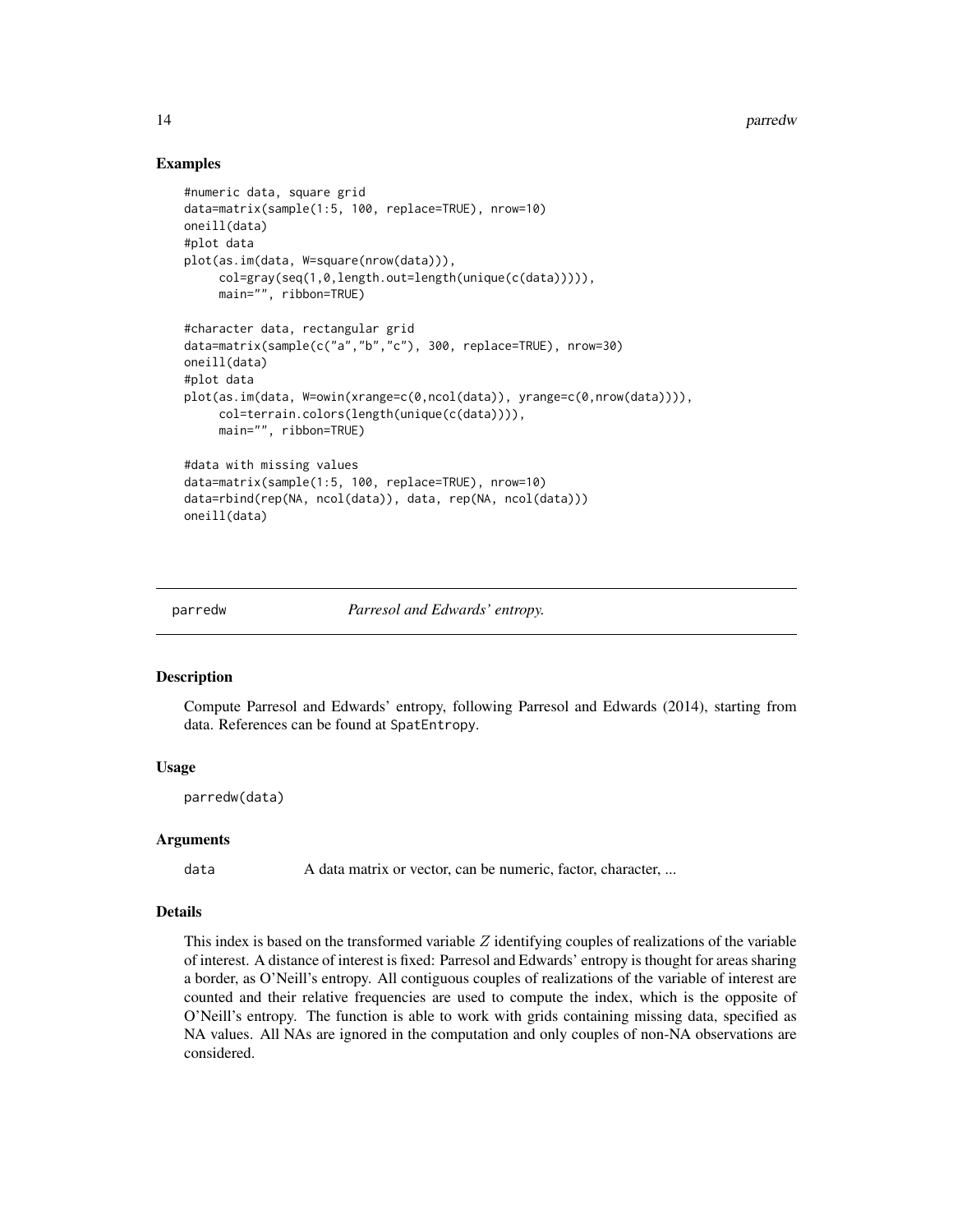#### <span id="page-14-0"></span>raintrees and the contract of the contract of the contract of the contract of the contract of the contract of the contract of the contract of the contract of the contract of the contract of the contract of the contract of

#### Value

a list of two elements:

- probabilities a table with the estimated probabilities (relative frequencies) for all couple categories;
- parredw Parresol and Edwards' entropy.

#### Examples

```
#numeric data, square grid
data=matrix(sample(1:5, 100, replace=TRUE), nrow=10)
parredw(data)
#plot data
plot(as.im(data, W=square(nrow(data))),
     col=gray(seq(1,0,length.out=length(unique(c(data))))),
     main="", ribbon=TRUE)
#character data, rectangular grid
data=matrix(sample(c("a","b","c"), 300, replace=TRUE), nrow=30)
parredw(data)
#plot data
plot(as.im(data, W=owin(xrange=c(0,ncol(data)), yrange=c(0,nrow(data)))),
     col=terrain.colors(length(unique(c(data)))),
    main="", ribbon=TRUE)
```
<span id="page-14-1"></span>raintrees *Rainforest tree data.*

#### Description

A marked point pattern dataset about four rainforest tree species.

#### Usage

raintrees

#### Format

A ppp object (see package spatstat) with 7251 points, containing:

window An object of type owin (see package spatstat), the 1000x500 metres observation area

x, y Numeric vectors with points' coordinates

marks A character vector matching the tree species to the data points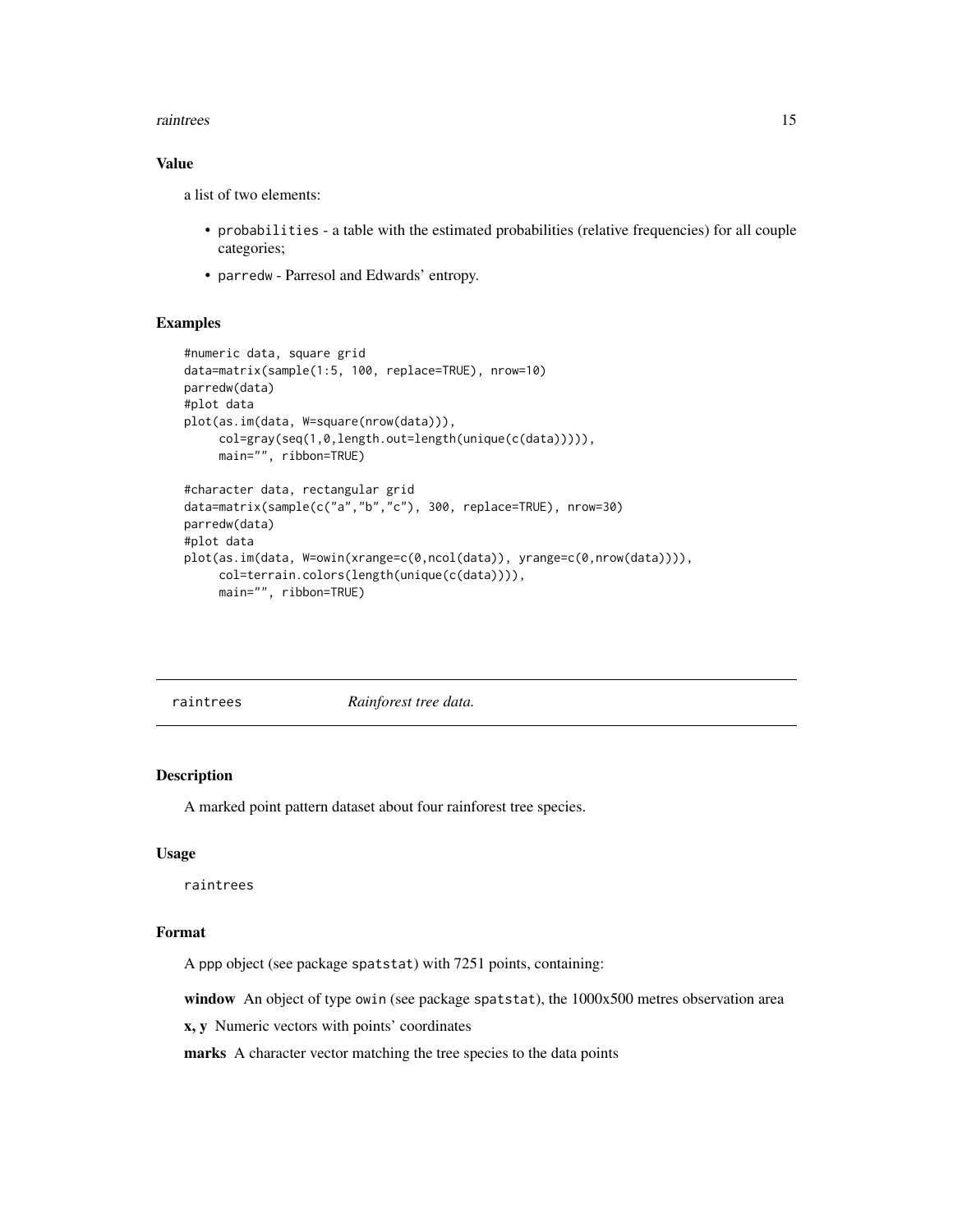#### Details

This dataset documents the presence of tree species over Barro Colorado Island, Panama. Barro Colorado Island has been the focus of intensive research on lowland tropical rainforest since 1923 (http://www.ctfs.si.edu). Research identified several tree species over a rectangular observation window of size 1000x500 metres; the tree species constitute the point data categorical mark. This dataset presents 4 species with different spatial configurations: Acalypha diversifolia, Chamguava schippii, Inga pezizifera and Rinorea sylvatica. The overall dataset has a total number of 7251 points. The dataset is analyzed with spatial entropy measures in Altieri et al (2018) (references can be found at SpatEntropy).

#### Source

http://www.ctfs.si.edu

#### Examples

```
data(raintrees)
#plot(raintrees, main="", pch=16, cols=1:4)
```
#shannon's entropy of the four trees shannon(raintrees)

```
#shannon's entropy of Z (tree pairs)
shannonZ(raintrees)
```

```
#leibovici's entropy
```

```
raintrees$window #to check size and unit of measurement
#example run on a subset of the data to speed up computations
subdata=raintrees[owin(c(0,200),c(0,100))]; plot(subdata)
outp=leibovici(subdata, ccdist=10, verbose=TRUE)
#do not worry about warnings like "data contain duplicated points": since
#coordinates are rounded to the first decimal place, it looks like
#some trees are overlapping when they are just very close.
#Entropy computation works properly anyway
```

```
#altieri's entropy
#example run on a subset of the data to speed up computations
subdata=raintrees[owin(c(0,200),c(0,100))]; plot(subdata)
outp=altieri(subdata, distbreak=c(1,2,5,10), verbose=TRUE)
```

```
#batty's entropy
#on all points, with a random partition in 10 sub-areas
batty.ent=batty(unmark(raintrees), partition=10)
#plot with partition
#plot(unmark(raintrees), pch=16, cex=0.6, main="")
#plot(batty.ent$areas.tess, add=TRUE, border=2, lwd=2)
#on a specific tree species, with a random partition in 6 sub-areas
unique(marks(raintrees)) #to check the species' names
#plot(split.ppp(raintrees), main="") #to plot by species
batty.ent=batty(raintrees, category="cha2sc", partition=6)
#plot with partition
```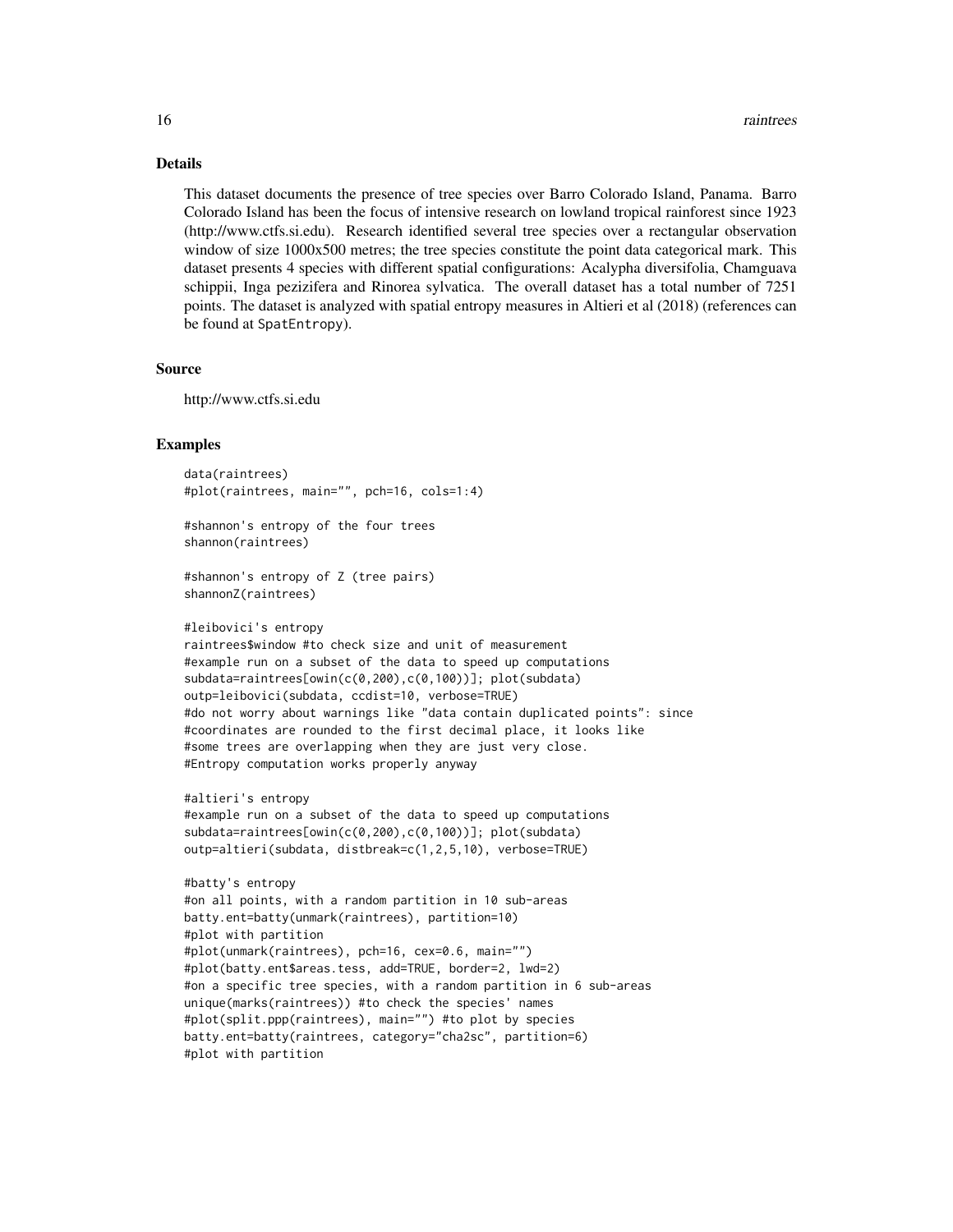#### <span id="page-16-0"></span>raintreesCOV and the state of the state of the state of the state of the state of the state of the state of the state of the state of the state of the state of the state of the state of the state of the state of the state

```
#plot(split.ppp(raintrees)$cha2sc, pch=16, cex=0.6, main="")
#plot(batty.ent$areas.tess, add=TRUE, border=2)
#batty's entropy with a partition based on the covariate,
#exploiting spatstat functions
data(raintreesCOV)
#plot(raintreesCOV$grad, main="", col=gray(seq(1,0,l=100)))
data=split.ppp(raintrees)$acaldi
#plot(data, add=TRUE, pch=16, cex=0.6, main="")
#discretize the covariate
slopecut=cut(raintreesCOV$grad,
                breaks = quantile(raintreesCOV$grad, probs = (0:4)/4),
                labels = 1:4)
maskv=tiles=list()
for(ii in 1:nlevels(slopecut))
{
maskv[[ii]]=as.logical(c(slopecut$v)==levels(slopecut)[ii])
tiles[[ii]]=owin(xrange=data$window$xrange,
                 yrange=data$window$yrange,
                 mask=matrix(maskv[[ii]],nrow(slopecut$v)))
}
slopetess=list(tiles=tiles, n=nlevels(slopecut))
#plot(slopecut, main = "", col=gray(seq(1, 0.4, 1=4)))#plot(data, add=TRUE, pch=16, cex=0.6, main="", col=1)
batty(data, partition=slopetess)
#karlstrom and ceccato's entropy
#on a specific tree species, with a random partition in 6 sub-areas
unique(marks(raintrees)) #to check the species' names
#plot(split.ppp(raintrees), main="") #to plot by species
KC.ent=karlstrom(raintrees, category="rinosy", partition=6, neigh=3)
#plot with partition
#plot(split.ppp(raintrees)$rinosy, pch=16, cex=0.6, main="")
#plot(KC.ent$areas.tess, add=TRUE, border=2)
```

| raintreesCOV | Covariates for the rainforest tree data. |  |  |
|--------------|------------------------------------------|--|--|
|              |                                          |  |  |

#### Description

A list of two pixel images with covariates altitude and soil slope for the rainforest tree species.

#### Usage

raintreesCOV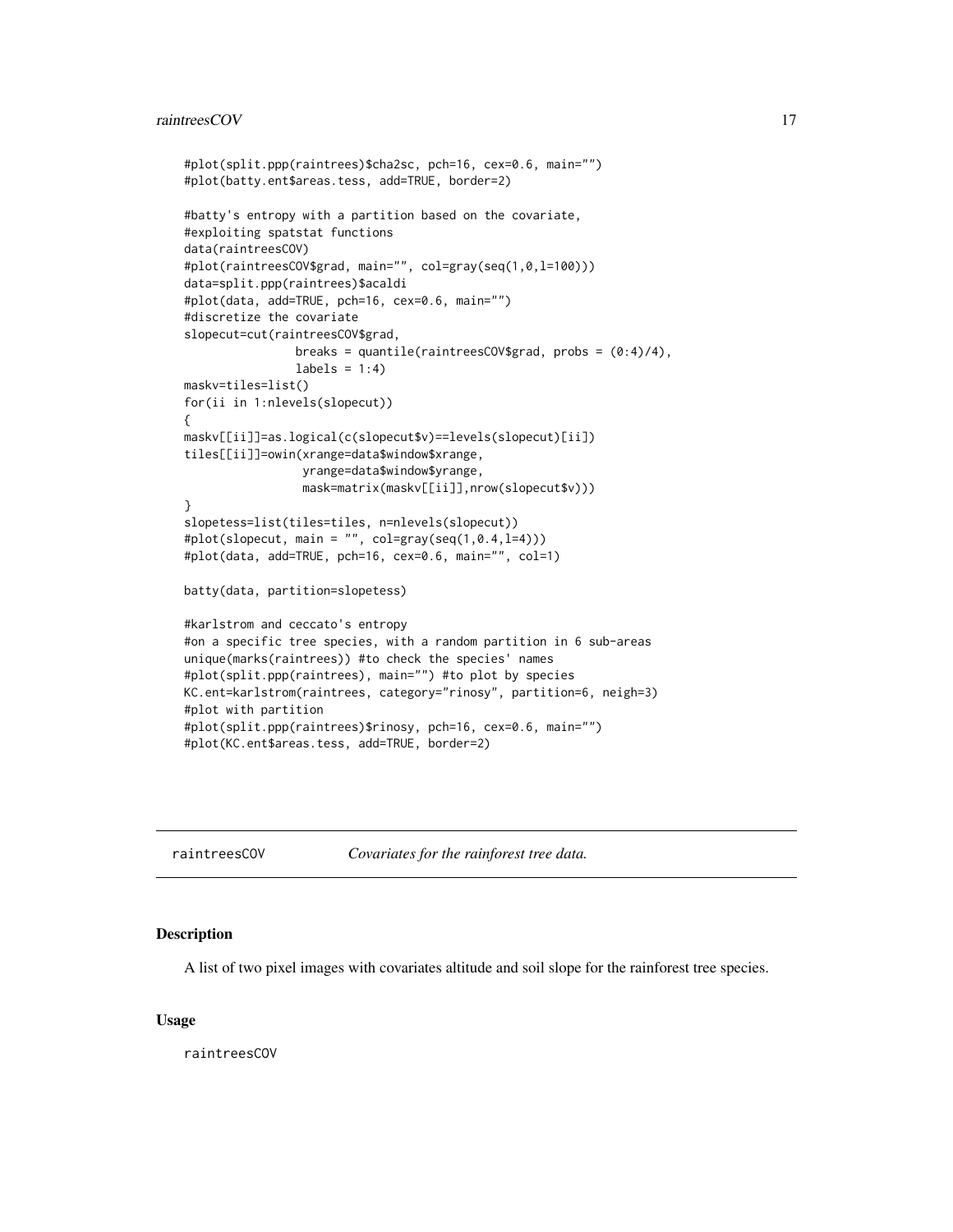#### Format

A list of two elements:

elev An object of type im (see package spatstat), the soil elevation

grad An object of type im (see package spatstat), the soil slope (gradient of elevation)

#### Details

For details of the dataset, see [raintrees.](#page-14-1) This accompanying dataset gives information about the elevation in the study region. It is a list containing two pixel images, elev (elevation in metres) and grad (norm of elevation gradient). These pixel images are objects of class im. Covariate values are continuous. Once discretized as wished, they can turn into categorical datasets for the computation of all entropy measures. Moreover, they can be used to build sensible sub-areas for Batty's and Karlstrom and Ceccato's entropies (see the examples).

#### Source

http://www.ctfs.si.edu

#### Examples

```
data(raintreesCOV)
plot(raintreesCOV, main="")
```
#shannon entropy shannon(raintrees)

<span id="page-17-1"></span>shannon *Shannon's entropy.*

#### Description

This function computes Shannon's entropy of a variable  $X$  with a finite number of categories. Shannon's entropy is a non-spatial measure.

#### Usage

```
shannon(data)
```
#### Arguments

data A data matrix or vector, can be numeric, factor, character, ... Alternatively, a marked ppp object.

<span id="page-17-0"></span>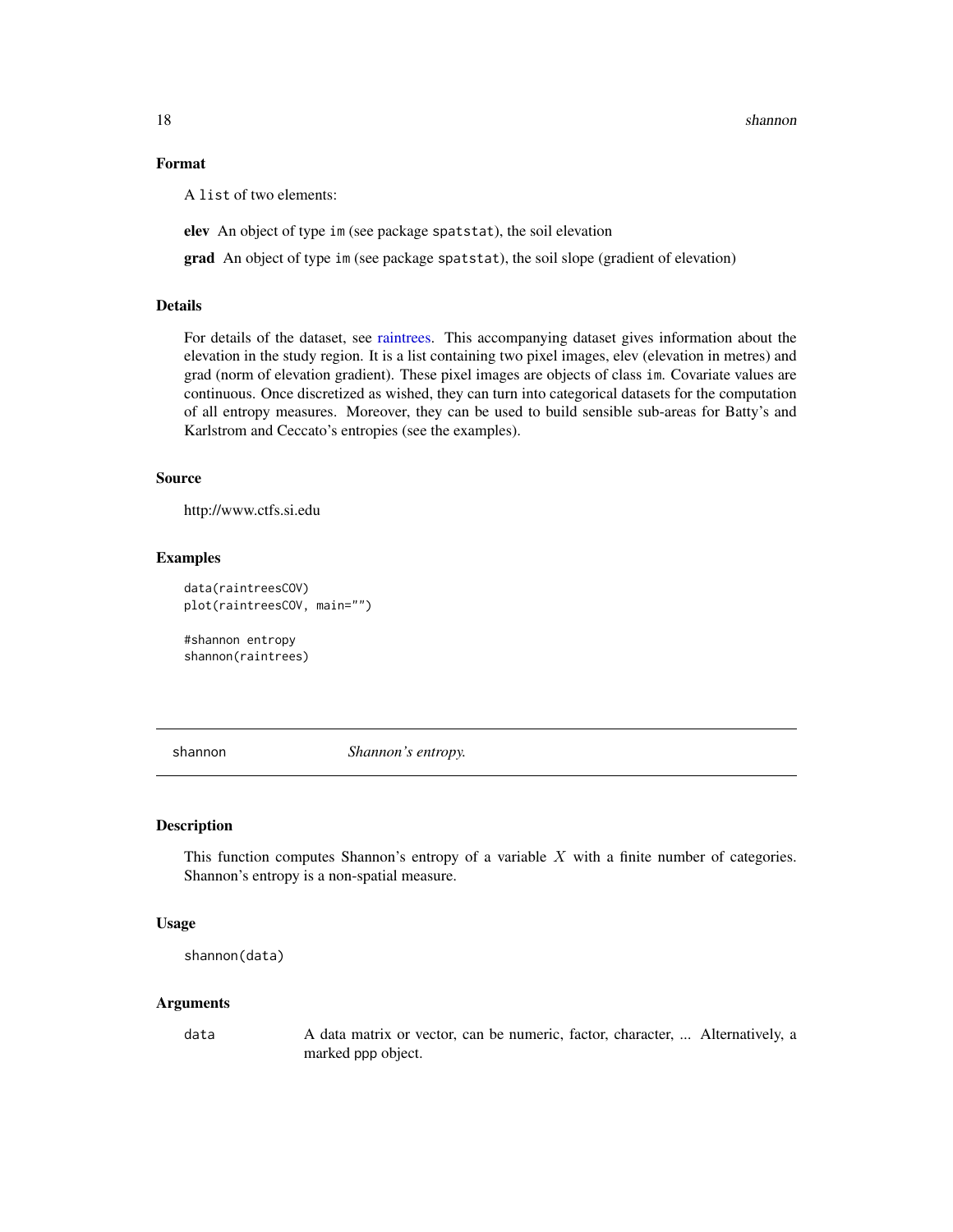#### <span id="page-18-0"></span>shannonZ and the state of the state of the state of the state of the state of the state of the state of the state of the state of the state of the state of the state of the state of the state of the state of the state of t

#### Details

Shannon's entropy measures the heterogeneity of a set of categorical data. It is computed as

$$
H(X) = \sum p(x_i) \log(1/p(x_i))
$$

where  $p(x_i)$  is the probability of occurrence of the *i*-th category, here estimated, as usual, by its relative frequency. This is both the non parametric and the maximum likelihood estimator for entropy. Shannon's entropy varies between 0 and  $log(I)$ , I being the number of categories of the variable under study. The relative version of Shannon's entropy, i.e. the entropy divided by  $log(I)$ , is also computed, under the assumption that all data categories are present in the dataset. The relative entropy is useful for comparison across datasets with differen  $I$ . The function is able to work with lattice data with missing data, as long as they are specified as NAs: missing data are ignored in the computations.

#### Value

a list of three elements:

- probabilities a table with the estimated probabilities (relative frequencies) for all data categories;
- shann Shannon's entropy;
- rel.shann Shannon's relative entropy.

#### Examples

```
#NON SPATIAL DATA
shannon(sample(1:5, 50, replace=TRUE))
#POINT DATA
#requires marks with a finite number of categories
data.pp=runifpoint(100, win=square(10))
marks(data.pp)=sample(c("a","b","c"), 100, replace=TRUE)
shannon(marks(data.pp))
```

```
#LATTICE DATA
data.lat=matrix(sample(c("a","b","c"), 100, replace=TRUE), nrow=10)
shannon(data.lat)
```
<span id="page-18-1"></span>shannonZ *Shannon's entropy of the transformed variable* Z*.*

#### Description

This function computes Shannon's entropy of variable  $Z$ , where  $Z$  identifies pairs of realizations of the variable of interest.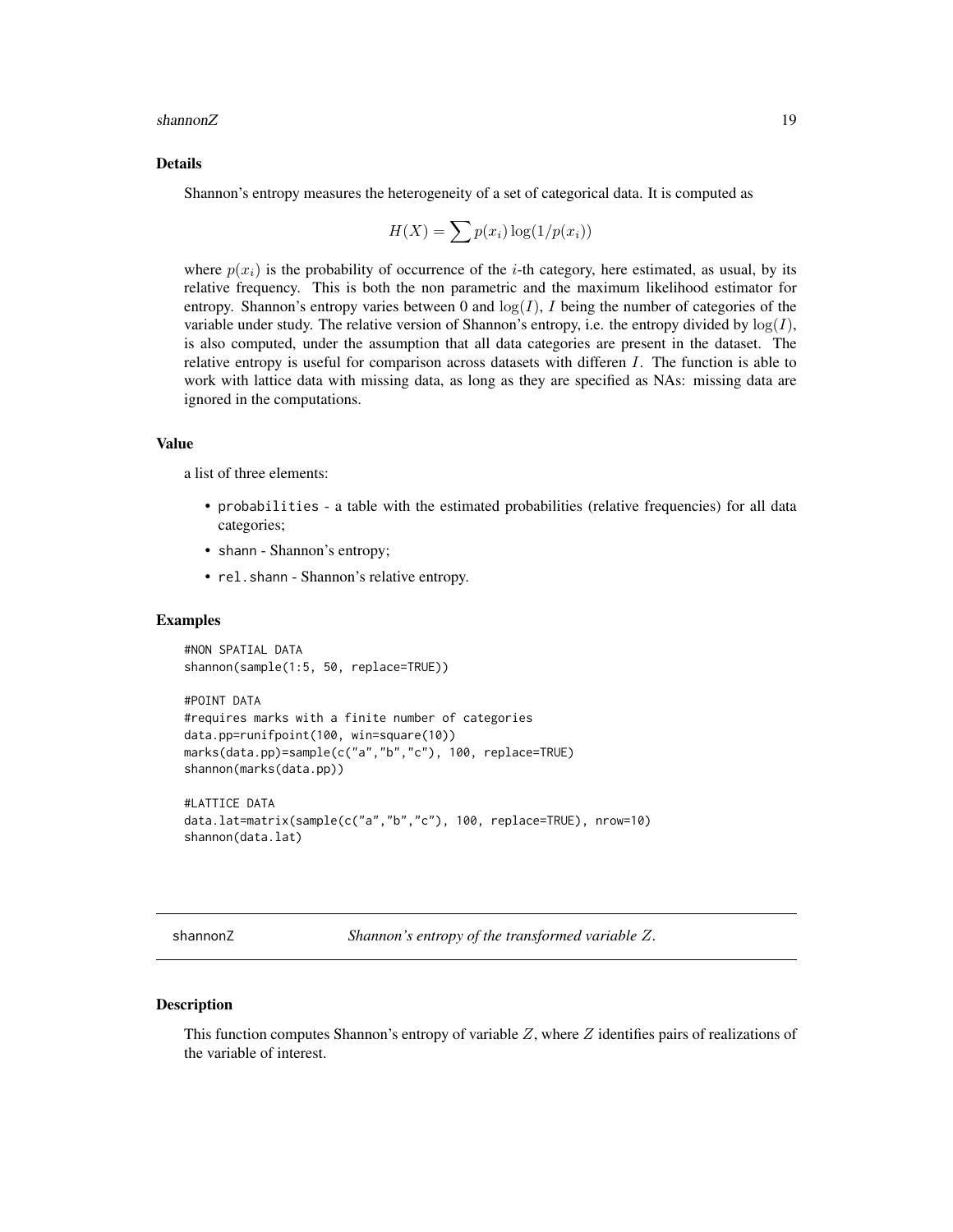#### Usage

shannonZ(data)

#### Arguments

data A data matrix or vector, can be numeric, factor, character, ... Alternatively, a marked ppp object.

#### Details

Many spatial entropy indices are based on the trasformation  $Z$  of the study variable, i.e. on pairs (unordered couples) of realizations of the variable of interest. 'Unordered couples' means that the relative spatial location is irrelevant, i.e. that a couple where category  $i$  occurs at the left of category  $j$  is identical to a couple where category  $j$  occurs at the left of category  $i$ . When all possible pairs occurring within the observation areas are considered, Shannon's entropy of the variable  $Z$  may be computed as

$$
H(Z) = \sum p(z_r) \log(1/p(z_r))
$$

where  $p(z_r)$  is the probability of the r-th pair of realizations, here estimated by its relative frequency. Shannon's entropy of Z varies between 0 and  $\log(R)$ ,  $R = binom(n+1, 2)$  (where n is the number of observations) being the number of possible pairs of categories of the variable under study. The function is able to work with lattice data with missing data, as long as they are specified as NAs: missing data are ignored in the computations.

#### Value

a list of three elements:

- probabilities a table with the estimated probabilities (relative frequencies) for all  $Z$  categories (data pairs);
- shann $Z$  Shannon's entropy of  $Z$ ;
- rel.shannZ Shannon's relative entropy of  $Z$ .

#### Examples

```
#NON SPATIAL DATA
shannonZ(sample(1:5, 50, replace=TRUE))
```

```
#POINT DATA
data.pp=runifpoint(100, win=square(10))
marks(data.pp)=sample(c("a","b","c"), 100, replace=TRUE)
shannonZ(marks(data.pp))
```

```
#LATTICE DATA
data.lat=matrix(sample(c("a","b","c"), 100, replace=TRUE), nrow=10)
shannonZ(data.lat)
```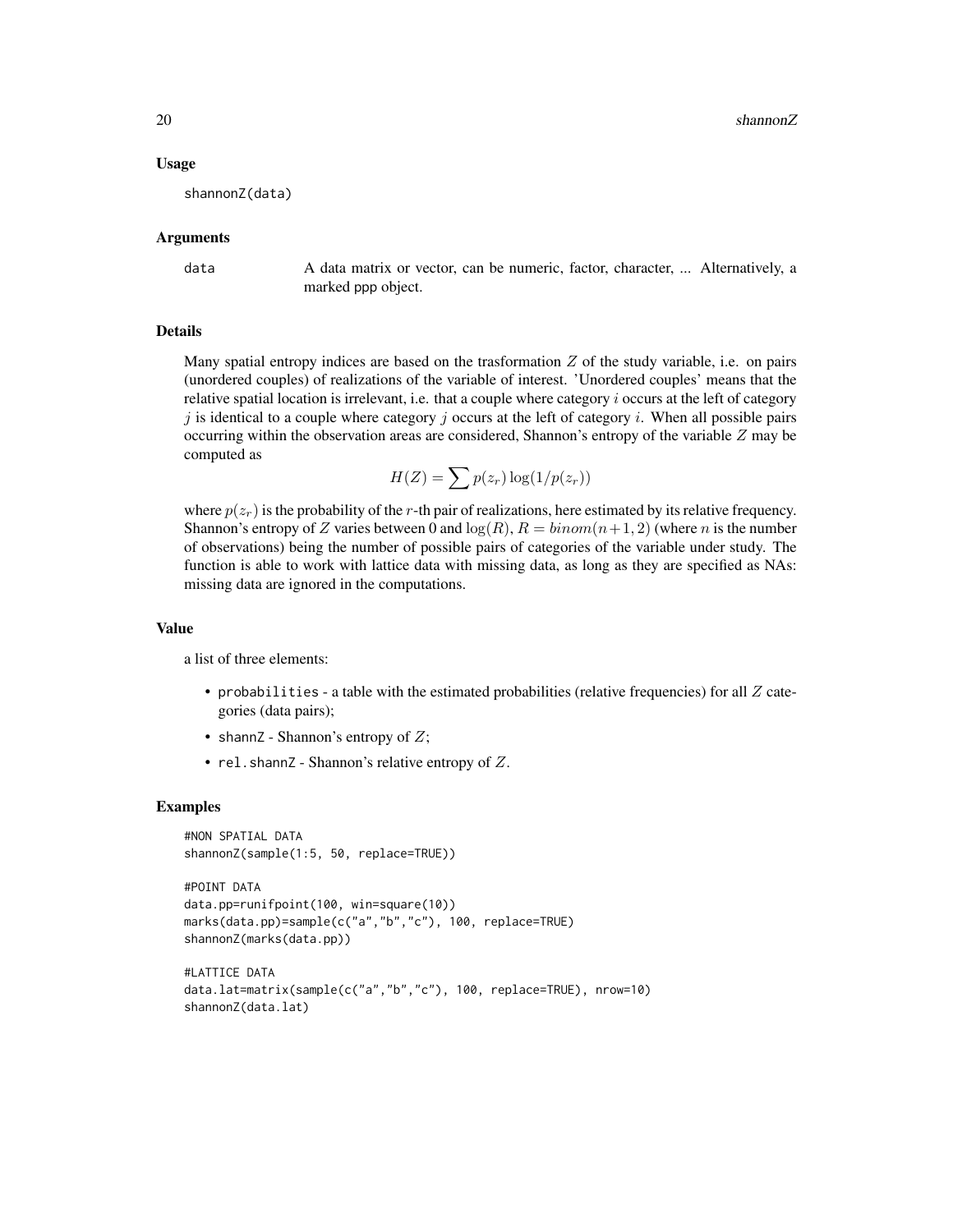<span id="page-20-1"></span><span id="page-20-0"></span>

#### Description

The heterogeneity of spatial data presenting a finite number of categories can be measured via computation of spatial entropy. Functions are available for the computation of the main entropy and spatial entropy measures in the literature. They include the traditional version of Shannon's entropy, Batty's spatial entropy, O'Neill's entropy, Li and Reynolds' contagion index, Karlstrom and Ceccato's entropy, Leibovici's entropy, Parresol and Edwards' entropy and Altieri's entropy. The package is able to work with lattice and point data. A step-by-step guide for new users can be found in the first referenced article.

#### **Details**

References:

ALTIERI L., COCCHI D., ROLI G. (2021). Spatial entropy for biodiversity and environmental data: The R-package SpatEntropy. Environmental Modelling and Software

ALTIERI L., COCCHI D., ROLI G. (2019). Advances in spatial entropy measures. Stochastic Environmental Research and Risk Assessment

ALTIERI L., COCCHI D., ROLI G. (2019). Measuring heterogeneity in urban expansion via spatial entropy. Environmetrics, 30(2), e2548

ALTIERI L., COCCHI D., ROLI G. (2018). A new approach to spatial entropy measures. Environmental and Ecological Statistics, 25(1), 95-110

Altieri, L., D. Cocchi, and G. Roli (2017). The use of spatial information in entropy measures. arXiv:1703.06001

Batty, M. (1974). Spatial entropy. Geographical Analysis 6, 1-31.

Batty, M. (1976). Entropy in spatial aggregation. Geographical Analysis 8, 1-21.

EEA (2011). Corine land cover 2000 raster data. Technical Report, downloadable at http://www.eea.europa.eu/dataand-maps/ data/corine-land-cover-2000-raster-1.

Karlstrom, A. and V. Ceccato (2002). A new information theoretical measure of global and local spatial association. The Review of Regional Research 22, 13-40.

Leibovici, D. (2009). Defining spatial entropy from multivariate distributions of co-occurrences. Berlin, Springer: In K. S. Hornsby et al. (eds.): 9th International Conference on Spatial Information Theory 2009, Lecture Notes in Computer Science 5756, 392-404.

Li, H. and J. Reynolds (1993). A new contagion index to quantify spatial patterns of landscapes. Landscape Ecology 8(3), 155-162.

O'Neill, R., J. Krummel, R. Gardner, G. Sugihara, B. Jackson, D. DeAngelis, B. Milne, M. Turner, B. Zygmunt, S. Christensen, V. Dale, and R. Graham (1988). Indices of landscape pattern. Landscape Ecology 1(3), 153-162.

Parresol, B. and L. Edwards (2014). An entropy-based contagion index and its sampling properties for landscape analysis. Entropy 16(4), 1842-1859.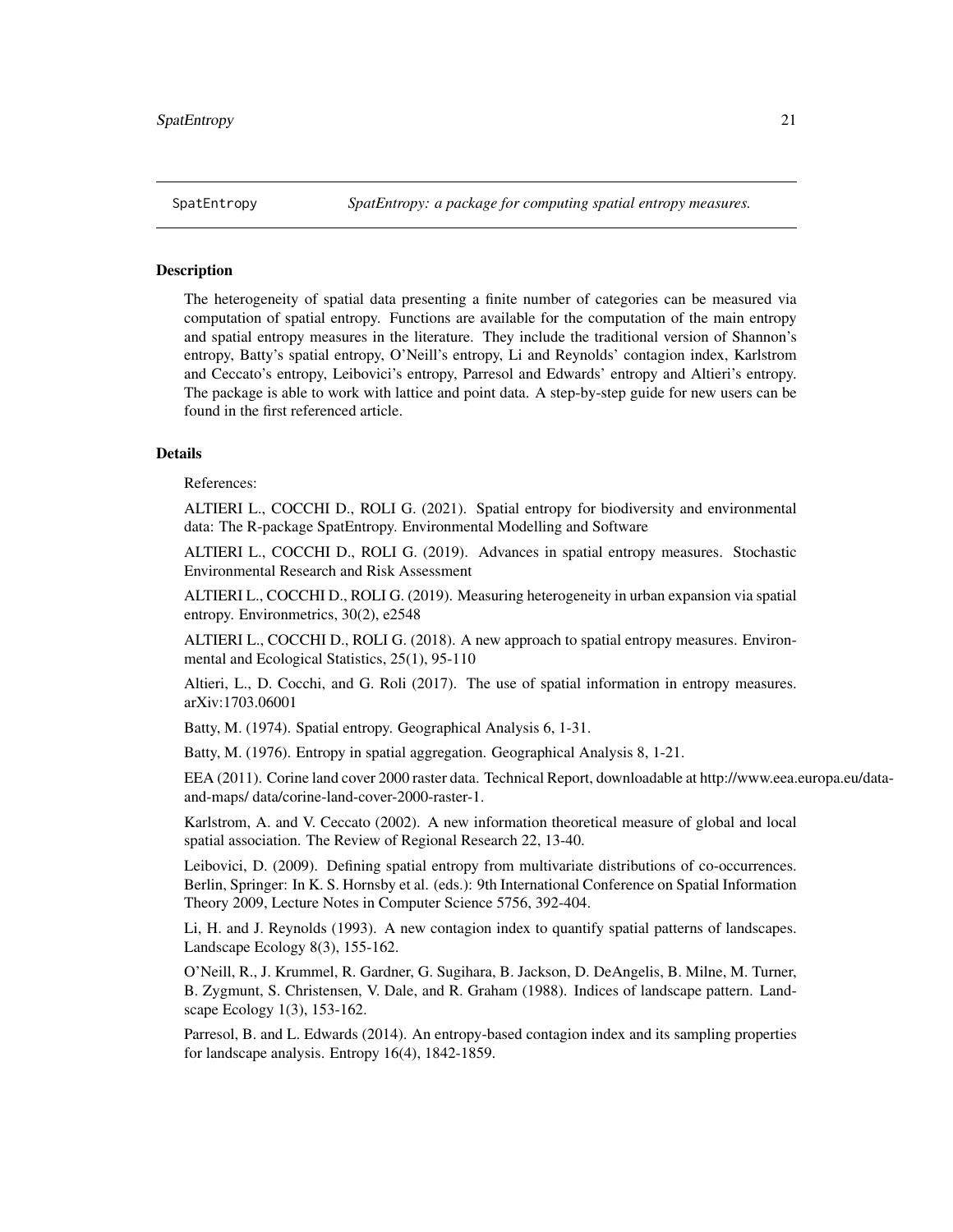<span id="page-21-0"></span>Shannon, C. (1948). A mathematical theory of communication. Bell Dyditem Technical Journal 27, 379-423, 623-656.

<span id="page-21-1"></span>turin *Turin urban data.*

#### Description

A lattice dataset with Turin Urban Morphological Zones.

#### Usage

turin

#### Format

A matrix with 111 rows and 113 columns. Values are either 0 (non-urban) or 1 (urban). Pixels outside the administrative borders are classified as NA.

#### Details

This raster/pixel/lattice dataset comes from the EU CORINE Land Cover project (EEA, 2011) and is dated 2011. It is the result of classifying the original land cover data into urbanised and nonurbanised zones, known as 'Urban Morphological Zones' (UMZ, see EEA, 2011). UMZ data are useful to identify shapes and patterns of urban areas, and thus to detect what is known as urban sprawl. Turin's metropolitan area is extracted from the European dataset and is composed by the municipality of Turin and the surrounding municipalities: Beinasco, Venaria Reale, San Mauro Torinese, Grugliasco, Borgaro Torinese, Collegno, Pecetto Torinese, Pino Torinese, Moncalieri, Nichelino, Settimo Torinese, Baldissero Torinese, Rivoli, Orbassano. The dataset is made of 111x113 pixels of size 250x250 metres.

#### Source

EEA (2011). Corine land cover 2000 raster data. Technical Report, downloadable at http://www.eea.europa.eu/dataand-maps/ data/corine-land-cover-2000-raster-1

#### Examples

```
data(turin)
#plot(as.im(turin), main="", col=gray(c(0.8,0)), ribbon=FALSE)
#shannon's entropy
```

```
shannon(turin)
```
#shannon's entropy of Z (urban/non-urban pairs) shannonZ(turin)

#oneill's entropy oneill(turin)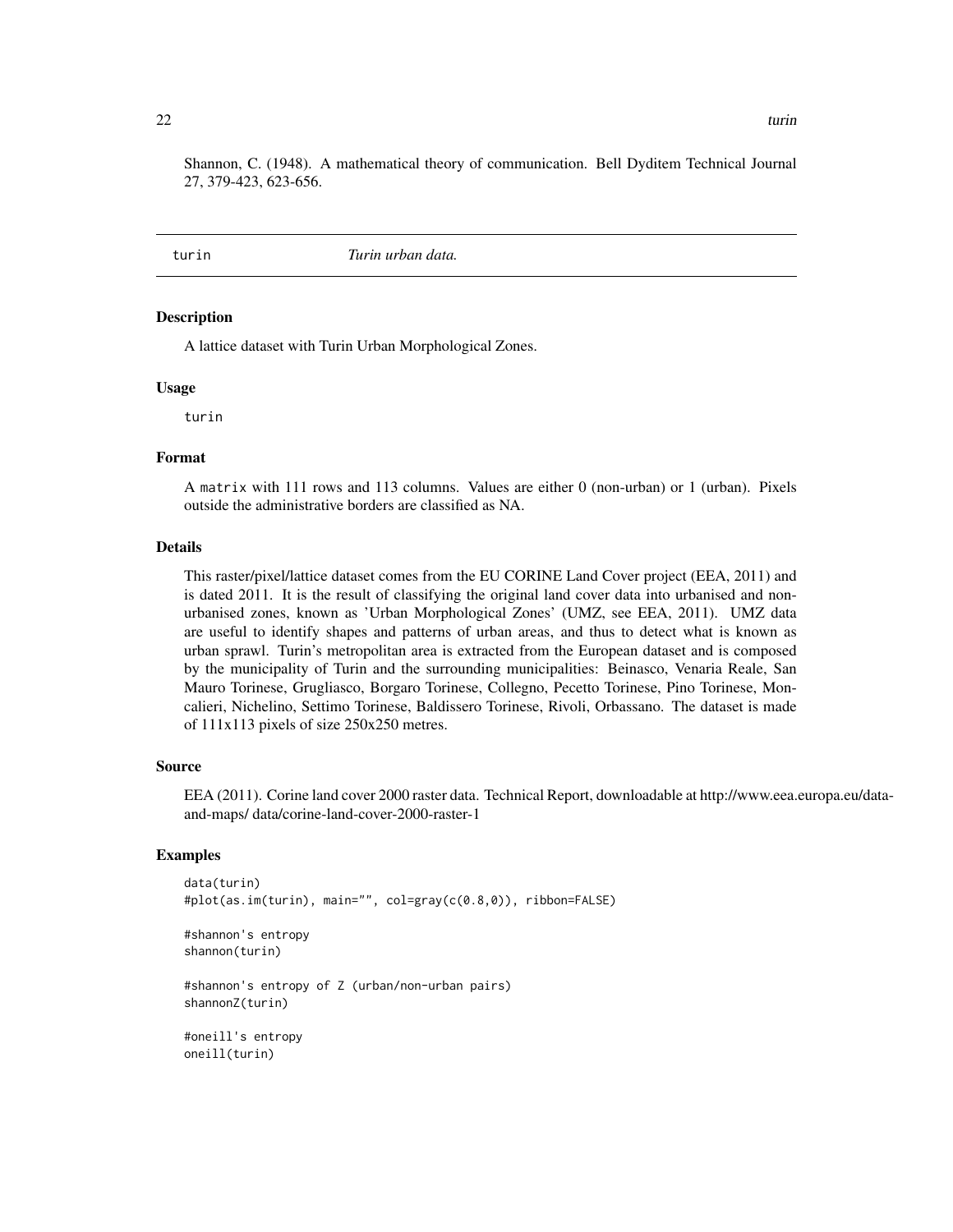```
#leibovici's entropy only on Collegno's municipality
data(turinTess)
cell.size=250; ncl=ncol(turin); nrw=nrow(turin)
coords=expand.grid(rev(seq(cell.size/2, (nrw*cell.size-cell.size/2), l=nrw)),
                   seq(cell.size/2, (ncl*cell.size-cell.size/2), l=ncl))
data.pp=ppp(x=coords[which(!is.na(c(turin))),2],
            y=coords[which(!is.na(c(turin))),1],
            window=owin(xrange=c(0, ncl*cell.size), yrange=c(0,nrw*cell.size)),
            marks=c(turin)[which(!is.na(c(turin)))])
data=data.pp[turinTess$tiles[[which(turinTess$names=="Collegno")]]]
#plot(data, pch=16, cex=0.4)
outp=leibovici(data, cell.size=250, ccdist=400, verbose=TRUE)
#altieri's entropy only on Collegno's municipality
outp=altieri(data, cell.size=250, distbreak=c(cell.size, 2*cell.size), verbose=TRUE)
#batty's entropy
#on all points, with a random partition in 10 sub-areas
batty.ent=batty(turin, cell.size=250, partition=10)
#plot with partition
data(turinW)
#plot(as.im(turin, W=turinW), main="", col=gray(c(0.8,0)), ribbon=FALSE)
#plot(batty.ent$areas.tess, add=TRUE, border=2)
#batty's entropy with a partition based on the administrative areas
data(turinTess)
batty.ent=batty(turin, cell.size=250, partition=turinTess)
#plot(as.im(turin, W=turinW), main="", col=gray(c(0.8,0)), ribbon=FALSE)
#for(i in 1:turinTess$n) plot(turinTess$tiles[[i]], add=TRUE, border=2)
#karlstrom and ceccato's entropy
data(turinW)
KC.ent=karlstrom(turin, cell.size=250, partition=15, neigh=3)
#plot with partition
#plot(as.im(turin, W=turinW), main="", col=gray(c(0.8,0)), ribbon=FALSE)
#plot(KC.ent$areas.tess, add=TRUE, border=2)
#karlstrom and ceccato's entropy with a partition based on the administrative areas
data(turinTess)
KC.ent=karlstrom(turin, cell.size=250, partition=turinTess, neigh=5000, method="distance")
#plot(as.im(turin, W=turinW), main="", col=gray(c(0.8,0)), ribbon=FALSE)
#for(i in 1:turinTess$n) plot(turinTess$tiles[[i]], add=TRUE, border=2)
```
turinTess *Municipalities' administrative borders for Turin urban data.*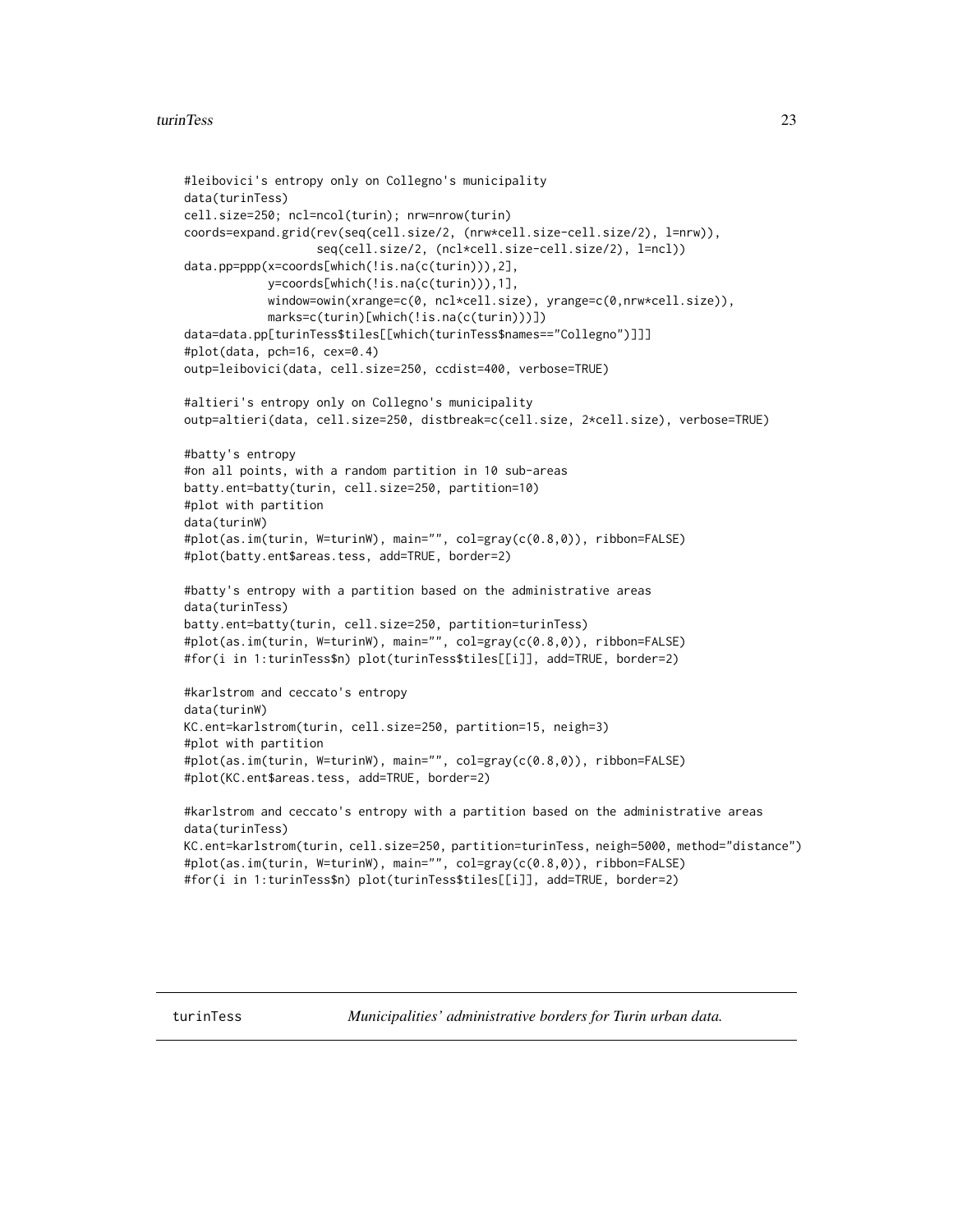#### <span id="page-23-0"></span>Description

City borders of all municipalities included in the Turin dataset, in the formato of polyognal owin objects.

#### Usage

turinTess

#### Format

A list of three:

- tiles a list of 15, each element is a owin object with the administrative border of one municipality of Turin's dataset
- n the number of municipalities
- names the names of the 15 municipalities, in the same order as the windows

#### Details

This is a list of 15 observation windows created as owin objects based on the coordinates of the border polygons, for each municipality. See ?owin for details. The list also contains the names of the municipalities, in Italian. Examples on the usefulness of the administrative borders can be found at the topi [turin.](#page-21-1)

#### Source

EEA (2011). Corine land cover 2000 raster data. Technical Report, downloadable at http://www.eea.europa.eu/dataand-maps/ data/corine-land-cover-2000-raster-1

#### Examples

```
data(turin); data(turinW); data(turinTess)
plot(turinW, col=c("black", "white"), main="")
plot(turinTess$tiles[[1]],border=2, add=TRUE, lwd=2)
for(ll in 2:turinTess$n) plot(turinTess$tiles[[ll]],border=2, add=TRUE, lwd=2)
plot(as.im(turin, W=turinW), main="", col=gray(c(0.85,0.4)), ribbon=FALSE)
plot(turinTess$tiles[[1]],border=1, add=TRUE, lwd=2)
for(ll in 2:turinTess$n) plot(turinTess$tiles[[ll]],border=1, add=TRUE, lwd=2)
```
#see examples under the topic "turin"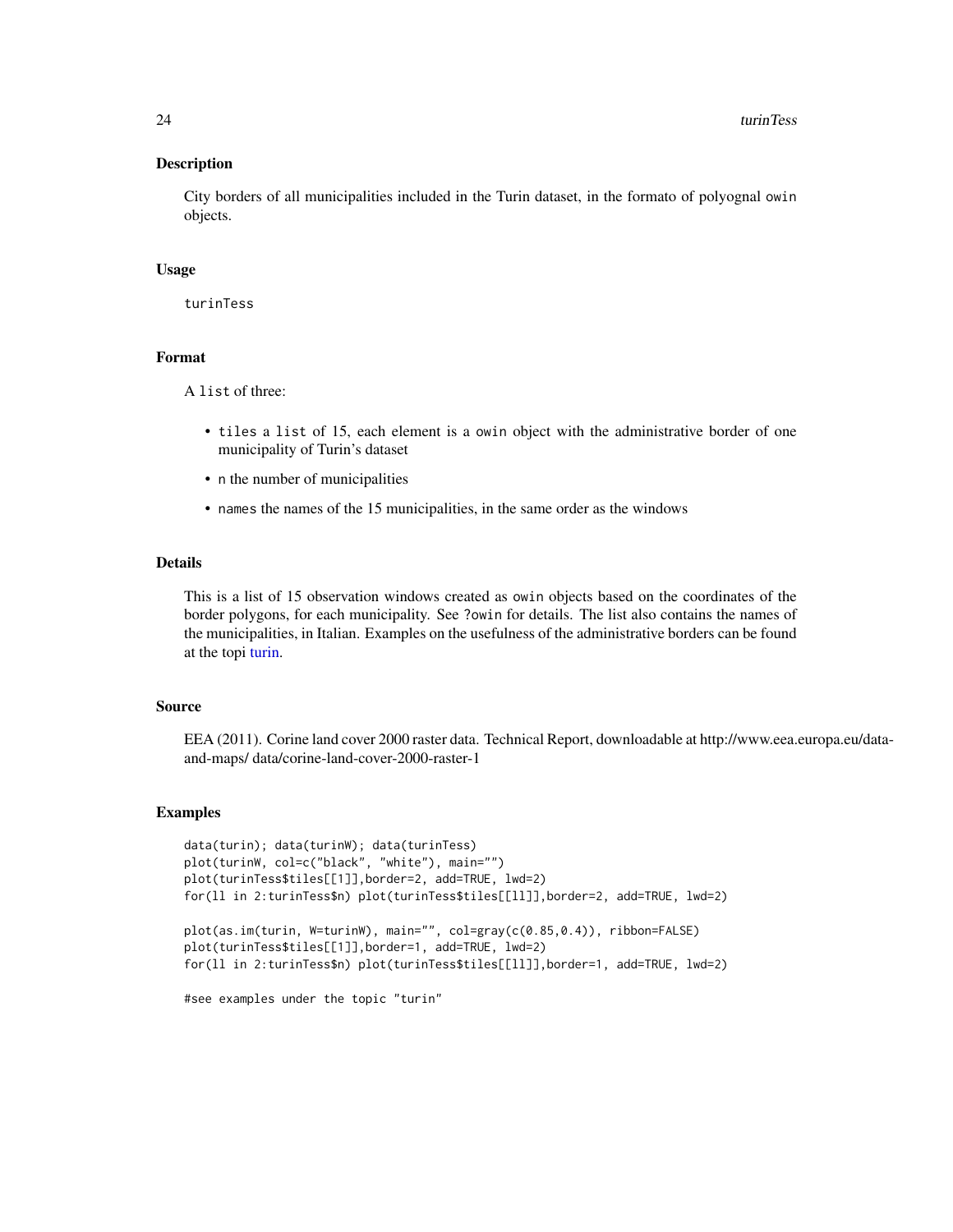<span id="page-24-0"></span>

#### Description

An owin object with the city border for the Turin dataset.

#### Usage

turinW

#### Format

An owin object. Units are given in metres; the basic image unit is a 250x250 metres pixels.

#### Details

This observation window is an owin object created as a binary mask. See ?owin for details. Examples on the usefulness of the window can be found at the topi [turin.](#page-21-1)

#### Source

EEA (2011). Corine land cover 2000 raster data. Technical Report, downloadable at http://www.eea.europa.eu/dataand-maps/ data/corine-land-cover-2000-raster-1

#### Examples

data(turinW) plot(turinW, col=c("red", "white"), main="") plot(as.im(turin, W=turinW), main="", col=gray(c(0.8,0)), ribbon=FALSE, add=TRUE)

#see examples under the topic "turin"

<span id="page-24-1"></span>varshannon *Estimated variance of Shannon's entropy.*

#### Description

This function estimates the variance of Shannon's entropy of a variable  $X$ .

#### Usage

```
varshannon(data)
```
#### Arguments

data A data matrix or vector, can be numeric, factor, character, ... Alternatively, a marked ppp object.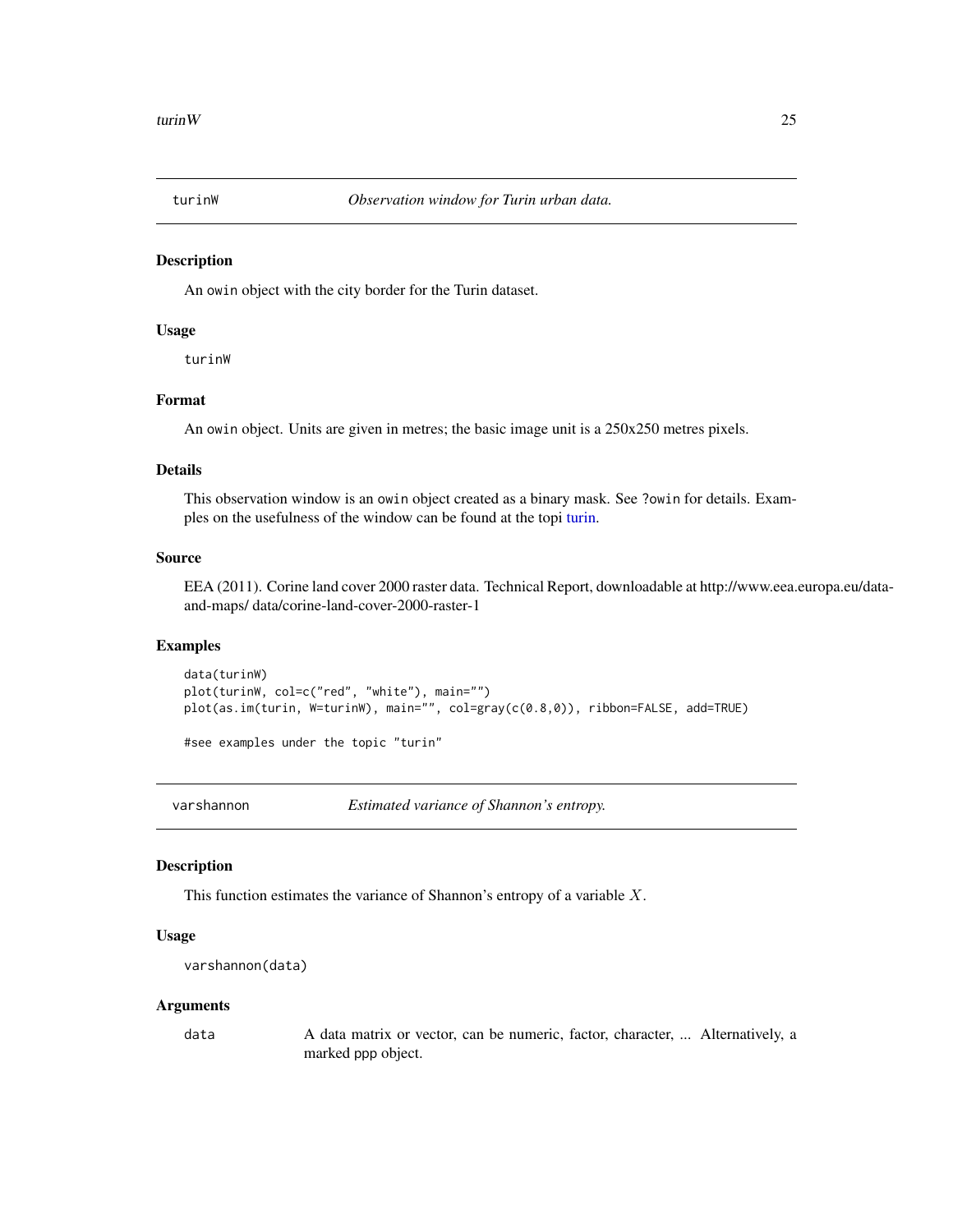<span id="page-25-0"></span>[varshannon](#page-24-1) estimates the variance of the maximum likelihood estimator of Shannon's entropy given by [shannon.](#page-17-1) The variance is

$$
V(H(X)) = H(X)_2 - H(X)^2
$$

, where  $H(X)_2$  is a version of Shannon's entropy (see [shannon\)](#page-17-1) where the information function  $log(1/p(x_i))$  is squared:

$$
H(X)_2 = \sum p(x_i) \log(1/p(x_i))^2
$$

. The function is able to work with lattice data with missing data, as long as they are specified as NAs: missing data are ignored in the computations.

#### Value

the estimated variance of Shannon's entropy.

#### Examples

```
#NON SPATIAL DATA
varshannon(sample(1:5, 50, replace=TRUE))
#POINT DATA
data.pp=runifpoint(100, win=square(10))
marks(data.pp)=sample(c("a","b","c"), 100, replace=TRUE)
varshannon(marks(data.pp))
#LATTICE DATA
data.lat=matrix(sample(c("a","b","c"), 100, replace=TRUE), nrow=10)
varshannon(data.lat)
```
<span id="page-25-1"></span>varshannonZ *Estimated variance of Shannon's entropy of* Z*.*

#### Description

This function estimates the variance of Shannon's entropy of  $Z$ , where  $Z$  identifies pairs of categories of the original study variable.

#### Usage

```
varshannonZ(data)
```
#### Arguments

data A data matrix or vector, can be numeric, factor, character, ... Alternatively, a marked ppp object.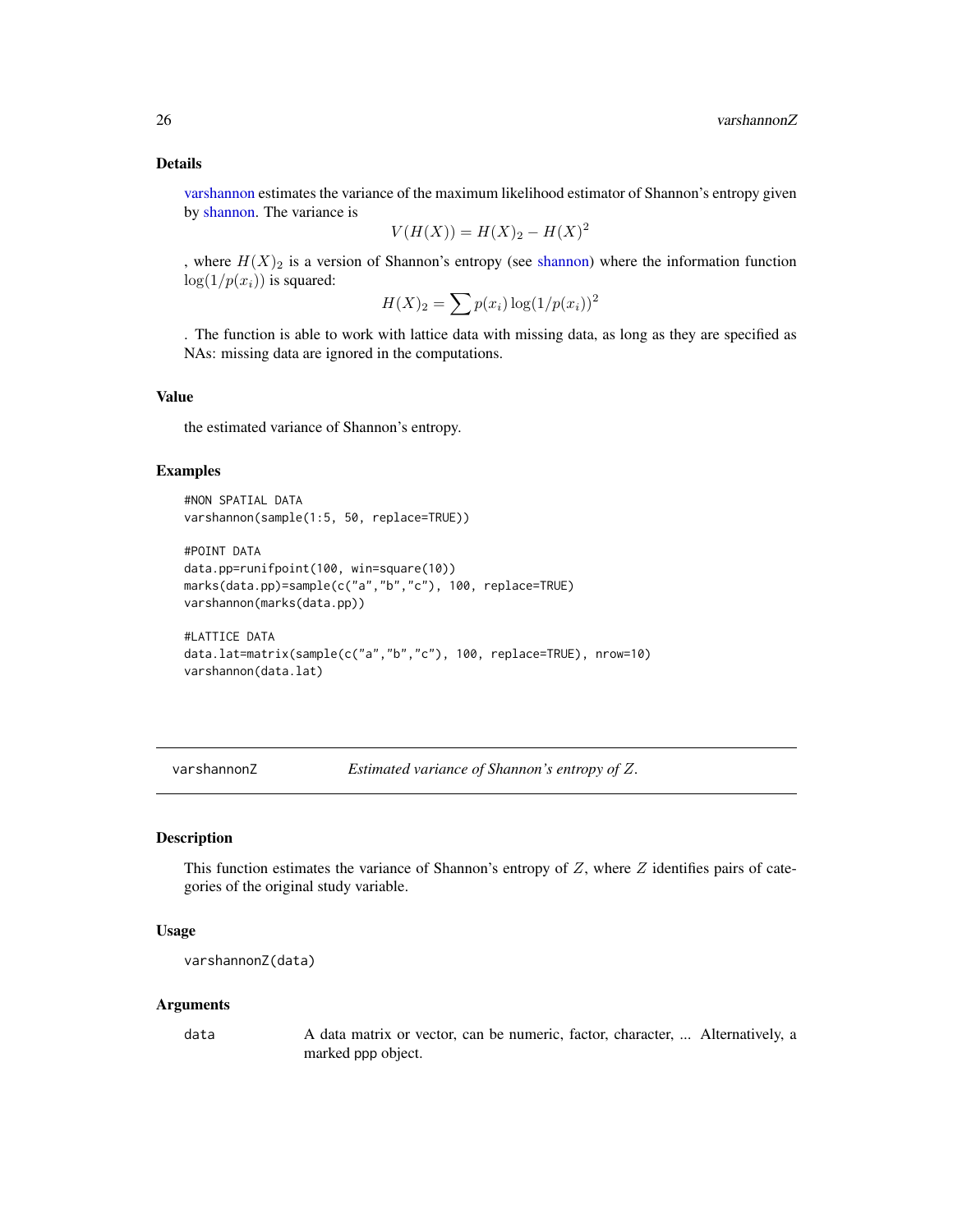#### <span id="page-26-0"></span>varshannonZ 27

#### Details

[varshannonZ](#page-25-1) estimates the variance of the maximum likelihood estimator of Shannon's entropy of Z given by [shannonZ.](#page-18-1) The variance is

$$
V(H(Z)) = H(Z)_2 - H(Z)^2
$$

, where

$$
H(Z)_2 = \sum p(z_r) \log(1/p(z_r))^2
$$

. The function is able to work with lattice data with missing data, as long as they are specified as NAs: missing data are ignored in the computations.

#### Value

the estimated variance of Shannon's entropy of Z.

#### Examples

```
#NON SPATIAL DATA
data=sample(1:5, 50, replace=TRUE)
varshannonZ(data)
```

```
#POINT DATA
data.pp=runifpoint(100, win=square(10))
marks(data.pp)=sample(c("a","b","c"), 100, replace=TRUE)
varshannonZ(marks(data.pp))
```

```
#LATTICE DATA
data.lat=matrix(sample(c("a","b","c"), 100, replace=TRUE), nrow=10)
varshannonZ(data.lat)
```